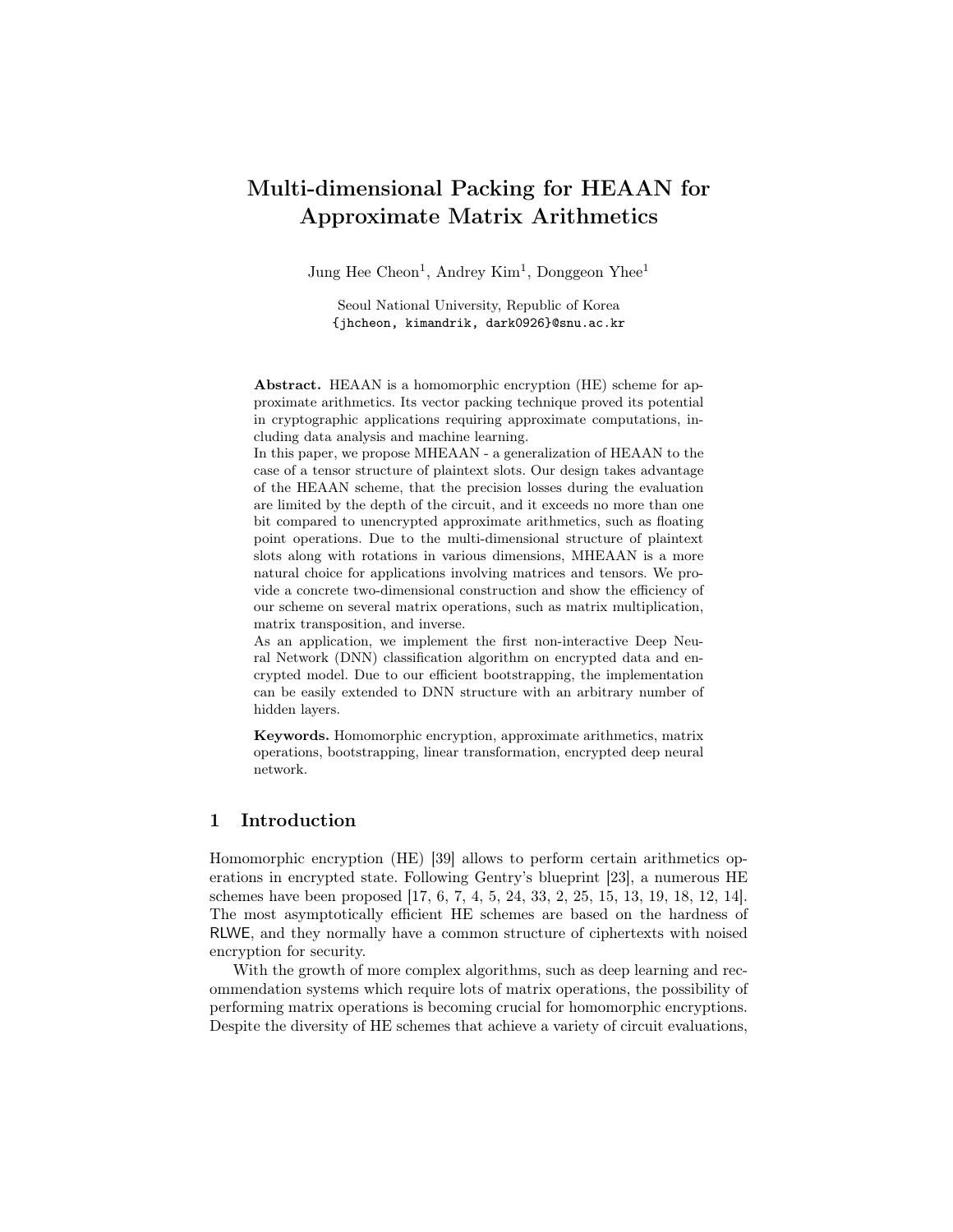practical matrix operations such as matrix multiplications is still a problem in HE.

Matrix operations with HE Some works by Duong et al. [20] suggested a method for a single matrix multiplication using special packing methods, however its packing structure seems to have problems in extensions to more complex computations. A following work by Mishra et al. [35] extended [20] to several matrix multiplications but it requires an exponentially large degree of the base ring so it not seems to be practical. In another work Hiromasa et al. [30] constructed a matrix version of GSW scheme, but it considers only binary matrix cases and requires a lot of matrix multiplications. Thus it neither seems to be practical.

Recently Cheon et. al. [12] presented a method of constructing an HE scheme for arithmetics of approximate numbers (called HEAAN). The idea of the construction is to treat encryption noise as a part of error occurring during approximate computations. In other words, a ciphertext ct of a plaintext  $m \in \mathcal{R}$  encrypted by a secret key sk for an underlying ciphertext modulus  $q$  will have a decryption structure of the form  $\langle ct, sk \rangle = m+e \pmod{\mathcal{R}/q\mathcal{R}}$  for some small error e. HEAAN is based on an RLWE structure over a power-of-two  $M = 2 \cdot N$  cyclotomic ring modulo q,  $\mathcal{R}/q\mathcal{R} = \mathbb{Z}_q[X]/(X^N + 1)$ . A vector of complex values of size up to  $N/2$  can be encoded using a variant of canonical embedding map.

HEAAN showed its potential by providing the winning solution of Track 3 (Homomorphic encryption based logistic regression model learning) at the iDASH privacy and security competition in 2017 [31]. In their solution authors packed a matrix of inputs in a vector. Even though the authors could provide all computations using matrix to vector packing in that particular task, due to absence of row-wise matrix rotation functionality they had to circumvent and consume an additional level during the computations.

#### 1.1 Our contributions.

In this paper we suggest a generalization of HEAAN with a tensor packing method, along with natural rotations in various dimensions, which is, called the hypercube structure, also applied in HElib [26, 27, 28]. The straightforward attempt could be based on the Multivariate RLWE (m-PLWE) problem as an underlying hardness problem, introduced by Pedrouzo-Ulloa et al. [36, 37] as a multivariate variant of RLWE problem with an underlying ring  $\mathbb{Z}[x_0, x_1]/(x_0^{N_0} + 1, x_1^{N_1} + 1)$ where both  $N_0$  and  $N_1$  are powers-of-two. However this problem succumbs to the following evaluation attack: without loss of generality assume  $N_0 \ge N_1$ , and substitute  $x_1 = x_0^{N_0/N_1}$ , then the RLWE problem over  $\mathbb{Z}[x_0, x_1]/(x_0^{N_0}+1, x_1^{N_1}+1)$ reduces to a problem over  $\mathbb{Z}[x_0]/(x_0^{N_0}+1)$ .

Secure scheme So instead, we provide a scheme MHEAAN based on the m-PLWE problem with indeterminates  $x_0$  and  $x_1$  (or in general case  $x_0, \ldots, x_s$ ) satisfying relations given by cyclotomic polynomials corresponding to relatively prime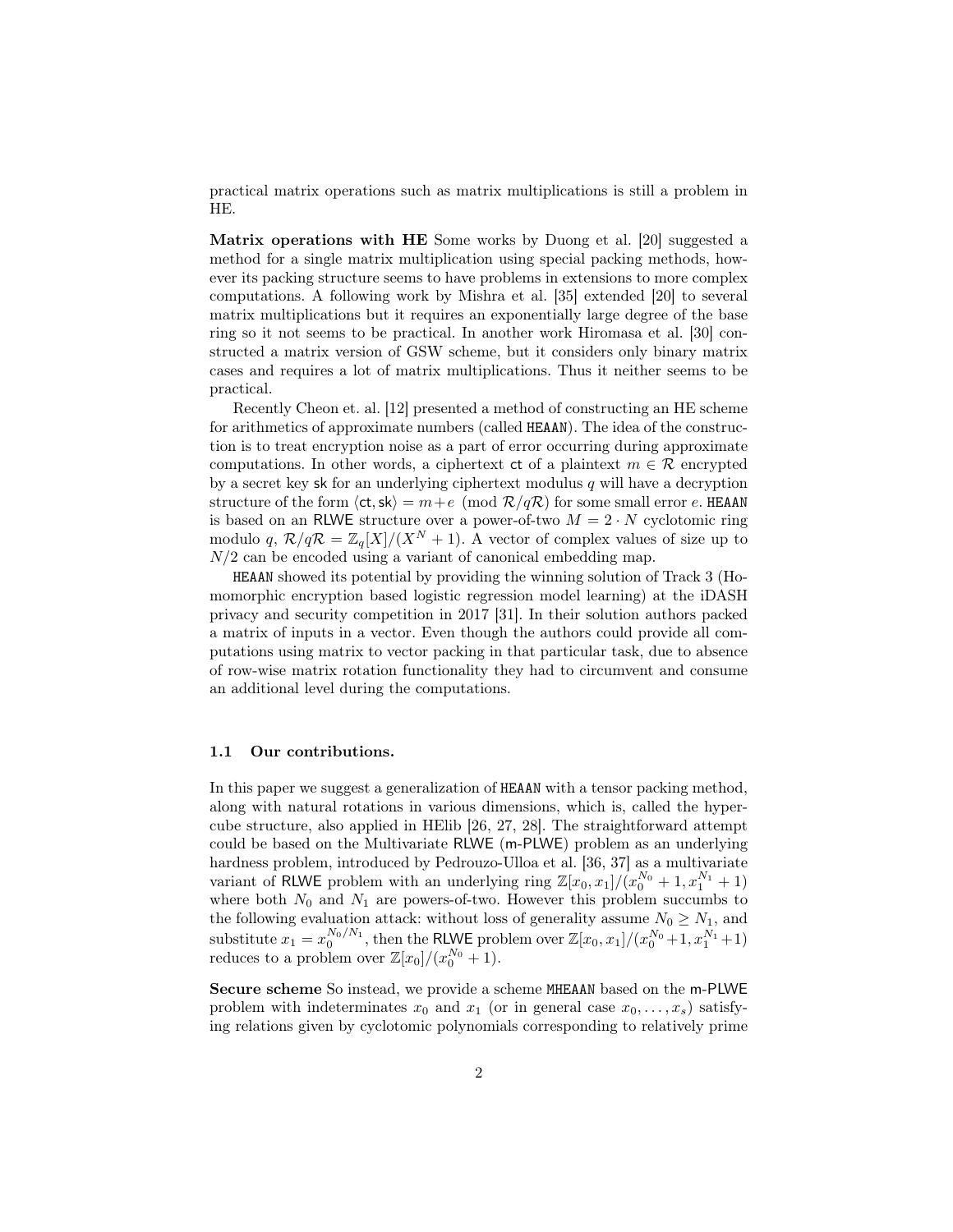orders. The hardness of the m-PLWE problem over this ring is shown to have reduction from the origina RLWE problem. MHEAAN enjoys all the benefits of HEAAN such as a rescaling procedure, which enables us to preserve the precision of the message after approximate computations and to reduce the size of ciphertexts significantly. Thus, the scheme can be a reasonable solution for approximate computation over the complex values. Moreover, with a multivariable structure of m-PLWE, we provide a general technique for tensor plaintext slots packing in a single ciphertext. We provide a concrete two-dimensional construction which supports matrix operations as well as standard HE operations.

Performance on matrix operations. For two-dimensional case corresponding to natural matrix structure of plaintext slots, matrix multiplication in MHEAAN is achieved in very simple way using Fox matrix multiplication algorithm [22]. In contrast to the method of Mishra et al. [35] our method does not require exponentially large degree of the base ring and we can use matrix multiplication as a part of more complex algorithms. The matrix size is also not a problem, as our method preserves matrix structure, and can combined with divide-andconquer algorithm. Moreover MHEAAN enjoys other matrix related operations, like matrix transposition. We examined MHEAAN's performance on several matrix operations. It takes about 11 seconds for homomorphic multiplication of two  $64 \times 64$  complex matrices, about 88 seconds to evaluate 16-th power of a  $64 \times 64$ complex matrix, and about 2 seconds for homomorphic transposition of a  $64 \times 64$ matrix. Matrix inverse is a more complicated problem even in an unencrypted case [41, 40]. We provided a method to evaluate the inverse of a matrix for a special case. It takes about 2 minutes for a  $64 \times 64$  complex matrix.

Performance on bootstrapping. MHEAAN supports faster bootstrapping procedure than that of HEAAN when number of slots is sufficiently large. For base ring degree  $N$ , the bootstrapping procedure for large number of slots in MHEAAN is approximately requires  $O(N^{\frac{1}{2(s+1)}})$  of ciphertext rotations and  $O(N^{\frac{1}{s+1}})$  of constant multiplications where  $s + 1$  is the number of factors of base ring. The original HEAAN requires about  $O(\sqrt{N})$  of ciphertext rotations and  $O(N)$  of constant multiplications. In our implementation s is equal to 1 and the degree of stant multiplications. In our implementation s is equal to 1 and the degree of<br>ring is factored into values close to  $\sqrt{N}$ , so the bootstrapping complexity is rering is factored into values close to  $\sqrt{N}$ , so the bootstrapping complexity is reduced from  $O(\sqrt{N})$  to  $O(\sqrt{N})$  rotations and from  $O(N)$  to  $O(\sqrt{N})$  constant multiplications. In practice this difference appears to be huge. For example for 2 <sup>15</sup> number of slots HEAAN bootstrapping takes about 24 hours to complete. On the other side for MHEAAN it takes about 2.5 mins.

Non-interactive DNN Classification. In Section 7, we apply our design to non-interactive DNN classification algorithm. In our approach not only the input data but also the model privacy is protected. The encrypted predictions achieve high accuracy  $97.7\%$   $97.8\%$  which is similar to the accuracy  $97.9\%$  of the predictions on the plain data. Our approach is flexible and can be generalized to the DNN architecture with large number of hidden layers.

Previous implementations of encrypted prediction [3, 29] are done over the plain models, and limited number of hidden layers. The result of [3] has an im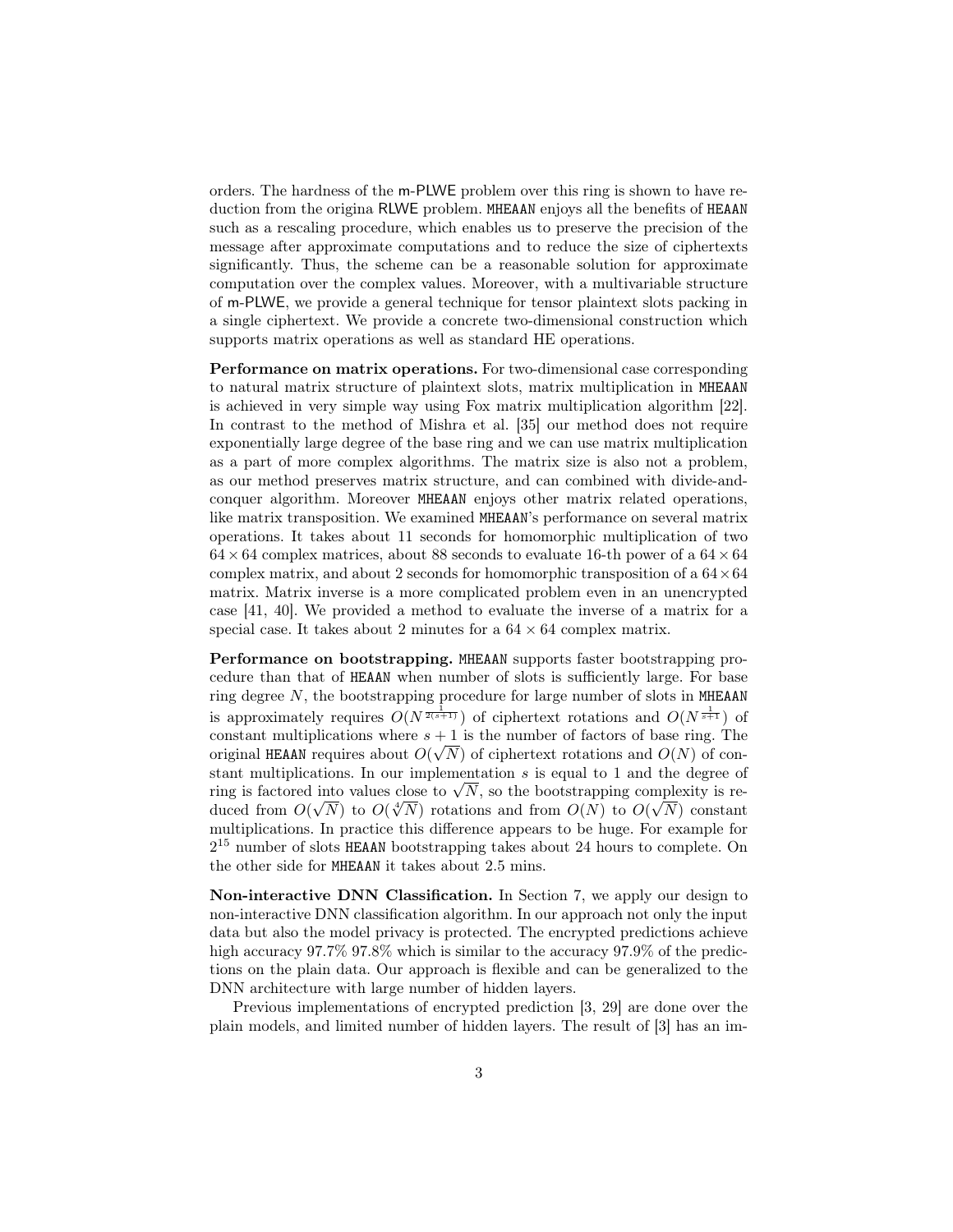pressive performance, but it is restricted only for a binary model, and is expected to have huge drowning in the efficiency when expanding to a non-binary model.

# 2 Preliminaries

To avoid an ambiguity, we define tensors following linear algebras :

Definition 1. A tensor is an assign from a multi-indices set to values. A tensor is of rank  $k$  if the multi-indices set consists of  $k$ -tuple of indices. A vector is a rank 1 tensor and a matrix is a rank 2 tensor.

### 2.1 Basic Notations

All logarithms are base 2 unless otherwise indicated. We denote vectors in bold, e.g. a, and every vector in this paper will be a column vector. For vectors a and **b** we denote by  $\langle \mathbf{a}, \mathbf{b} \rangle$  the usual dot product. We denote matrices by bold capital letters, e.g. A, and general tensors by  $\hat{\mathbf{a}}$ . For a real number r,  $|r|$  is the nearest integer to  $r$ , rounding upwards in case of a tie. For an integer  $q$ , we identify the ring  $\mathbb{Z}_q$  with  $(-q/2, q/2]$  as a representative interval and for integer r we denote by  $[r]_q$  the reduction of r modulo q into that interval. We use  $a \leftarrow \chi$  to denote the sampling a according to a distribution  $\chi$ . If  $\chi$  is a uniform distribution on a set  $\mathcal{D}$ , we use  $a \leftarrow \mathcal{D}$  rather than  $a \leftarrow \chi$ . For rank k tensors  $\hat{\mathbf{a}}, \hat{\mathbf{b}} \in \mathbb{C}^{n_1 \times \cdots \times n_k}$ we denote a component-wise product by  $\hat{\mathbf{a}} \odot \hat{\mathbf{b}}$ . For vectors  $\mathbf{r} = (r_1, \ldots, r_k)$  and  $\mathbf{g} = (g_1, \ldots, g_k)$  we denote by  $\mathbf{g}^{\mathbf{r}} = (g_1^{r_1}, \ldots, g_k^{r_k})$  component powers, and by  $rt(\hat{\mathbf{a}}, \mathbf{r})$  a tensor obtained from  $\hat{\mathbf{a}}$  by cyclic rotation by  $r_i$  in corresponding index i. For example, in case of matrices i.e. rank 2 tensors, we have:

$$
\mathbf{A} = \begin{bmatrix} a_{0,0} & a_{0,1} & \cdots & a_{0,n_1-1} \\ a_{1,0} & a_{1,1} & \cdots & a_{1,n_1-1} \\ \vdots & \vdots & \ddots & \vdots \\ a_{n_0-1,0} & a_{n_0-1,1} & \cdots & a_{n_0-1,n_1-1} \end{bmatrix}
$$

$$
\mathsf{rt}(\mathbf{A}, (r_0, r_1)) = \begin{bmatrix} a_{r_0, r_1} & a_{r_0, r_1+1} & \cdots & a_{r_0, r_1-1} \\ a_{r_0+1, r_1} & a_{r_0+1, r_1+1} & \cdots & a_{r_0+1, r_1-1} \\ \vdots & \vdots & \ddots & \vdots \\ a_{r_0-1, r_1} & a_{r_0-1, r_1+1} & \cdots & a_{r_0-1, r_1-1} \end{bmatrix}
$$

where indices are taken modulus  $n_i$ . Denote the security parameter throughout the paper: all known valid attacks against the cryptographic scheme under scope should take bit operations.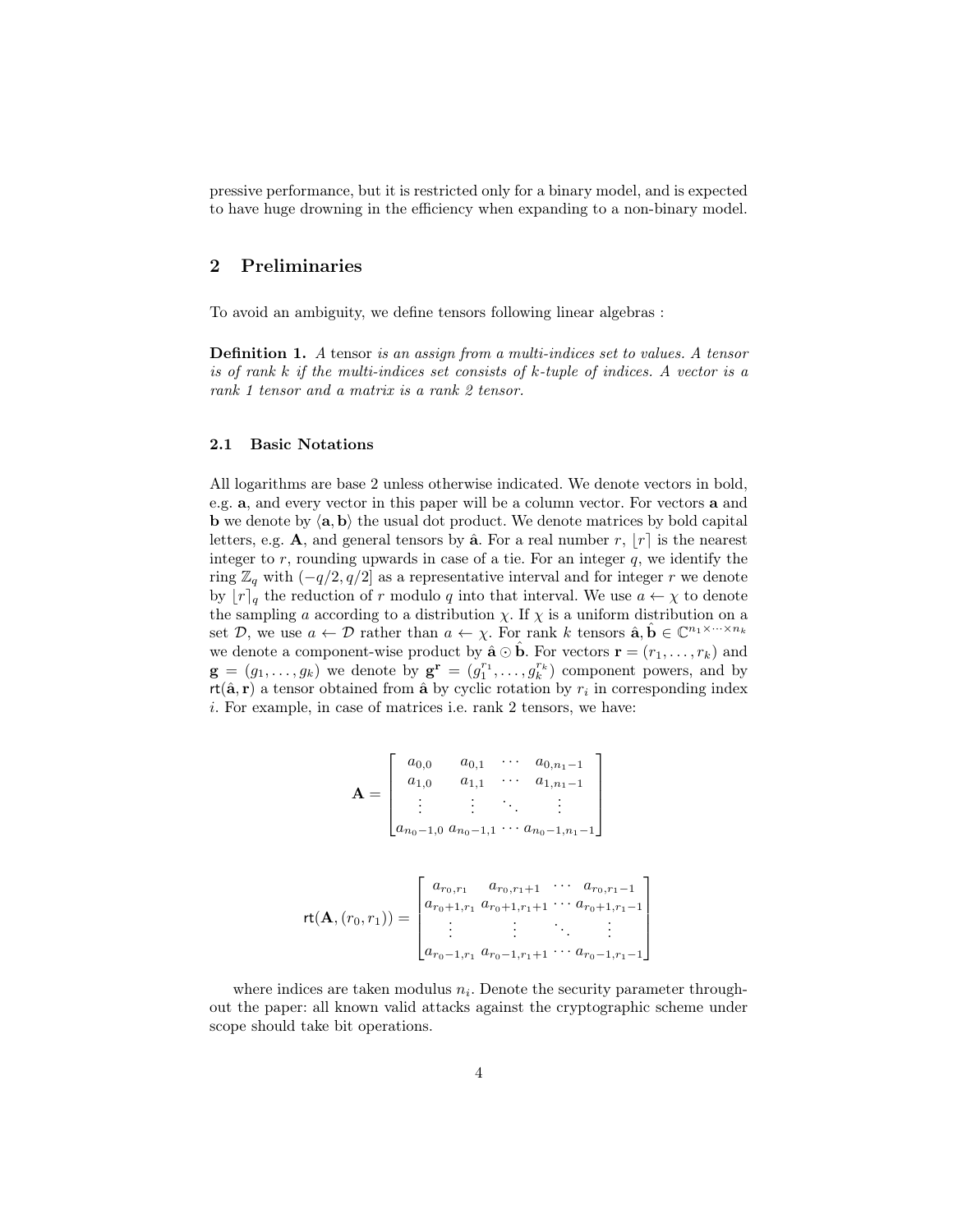#### 2.2 The Cyclotomic Ring and Canonical Embedding

For an integer M consider its decomposition into primes  $M = 2^{k_0} \cdot p_1^{k_1} \cdot \dots \cdot p_s^{k_s}$ For an integer M consider its decomposition into primes  $M = 2^{k_0} \cdot p_1^{k_1} \cdot \dots \cdot p_s^{k_s} = \prod_{i=0}^s M_i$ , where  $M_0 = 2^{k_0}$ , and  $M_i = p_i^{k_i}$  for  $i = 1, \dots, s$ . We will consider the cases  $k_0 > 2$ . Let  $N_i = \phi(M_i) = (1 - \frac{1}{p_i})M_i$  for  $i = 0, ..., s$ , and  $N = \phi(M) =$  $\prod_{i=0}^{s} N_i$ . Denote tensors  $\hat{\mathbf{N}} = N_0 \times N_1 \times \cdots \times N_s$ ,  $\hat{\mathbf{N}}_h = N_0/2 \times N_1 \times \cdots \times N_s$  $N_s$ , and vectors  $N = (N_0, N_1, \ldots, N_s)$ ,  $N_h = (N_0/2, N_1, \ldots, N_s)$ . Let  $\Phi_M(x)$ be M-th cyclotomic polynomial. Let  $\mathcal{R} = \mathbb{Z}[x]/\Phi_M(x)$  and  $\mathcal{S} = \mathbb{R}[x]/\Phi_M(x)$ . The canonical embedding  $\tau_M$  of  $a(x) \in \mathbb{Q}[x]/(\Phi_M(x))$  into  $\mathbb{C}^N$  is the vector of evaluation values of  $a(x)$  at the roots of  $\Phi_M(x)$ . We naturally extend it to the set of real polynomials  $S, \tau_M : S \to \mathbb{C}^N$ , so  $\tau_M(a(x))$  will be defined as  $(a(\xi^j_M))_{j\in\mathbb{Z}^*_M} \in \mathbb{C}^N$  for any  $a \in \mathcal{R}$  where  $\xi_M = \exp(-2\pi i/M)$  is a primitive M-th root of unity. The  $\ell_{\infty}$ -norm of  $\tau_M(a(X))$  is called the *canonical embedding norm* of a, denoted by  $||a||_{\infty}^{\text{can}} = ||\tau_M(a)||_{\infty}$ . The canonical embedding norm  $\lVert \cdot \rVert_{\infty}^{\text{can}}$  satisfies the following properties:

- For all  $a, b \in \mathcal{R}$ , we have  $||a \cdot b||_{\infty}^{\text{can}} \le ||a||_{\infty}^{\text{can}} \cdot ||b||_{\infty}^{\text{can}}$
- For all  $a \in \mathcal{R}$ , we have  $||a||_{\infty}^{\text{can}} \le ||a||_1$ .
- For all  $a \in \mathcal{R}$ , we have  $||a||_{\infty} \le ||a||_{\infty}^{\text{can}}$ .

Refer [16] for more details.

#### 2.3 m-PLWE Problem

Here we set up an underlying hardness problem.

**Proposition 1.** If  $M_0, M_1, \cdots, M_s$  are pairwisely coprime, then there is a ring isomorphism

$$
\mathcal{S} = \mathbb{R}[x]/\Phi_M(x) \cong \mathbb{R}[x_0,\ldots,x_s]/(\Phi_{M_0}(x_0),\ldots,\Phi_{M_s}(x_s)) = \mathcal{S}'
$$

and the map induces a ring isomorphism

$$
\mathcal{R} = \mathbb{Z}[x]/\Phi_M(x) \cong \mathbb{Z}[x_0,\ldots,x_s]/(\Phi_{M_0}(x_0),\ldots\Phi_{M_s}(x_s)) = \mathcal{R}'.
$$

We refers [34] for RLWE-problem.

**Definition 2.** A decisional RLWE problem RLWE<sub>R, $\sigma$ </sub> is a distinguishing problem between uniform distribution  $(a(x), b(x))$  and a distribution  $(a(x), a(x)s(x) +$  $e(x)$  such that  $a(x), b(x), s(x) \leftarrow \mathcal{R}/q\mathcal{R}$  and  $e(x)$  is given by the image of a sample in R whose canonical embedding has components following a Gaussian distribution of variance  $\sigma^2$  independently.

**Definition 3.** A decisional multivariate PLWE problem m-PLWE<sub>R', $\sigma$ ' is a dis-</sub> tinguishing problem between uniform distribution  $(a(\mathbf{x}), b(\mathbf{x}))$  and a distribution  $(a(\mathbf{x}), a(\mathbf{x})s(\mathbf{x}) + e(\mathbf{x}))$  such that  $a(\mathbf{x}), b(\mathbf{x}), s(\mathbf{x}) \in \mathcal{R}'/q\mathcal{R}'$  and  $e(\mathbf{x})$  is given by the image of a sample in  $\mathcal{R}'$  whose coefficients follow a Gaussian distribution of variance  $\sigma^2$  independently.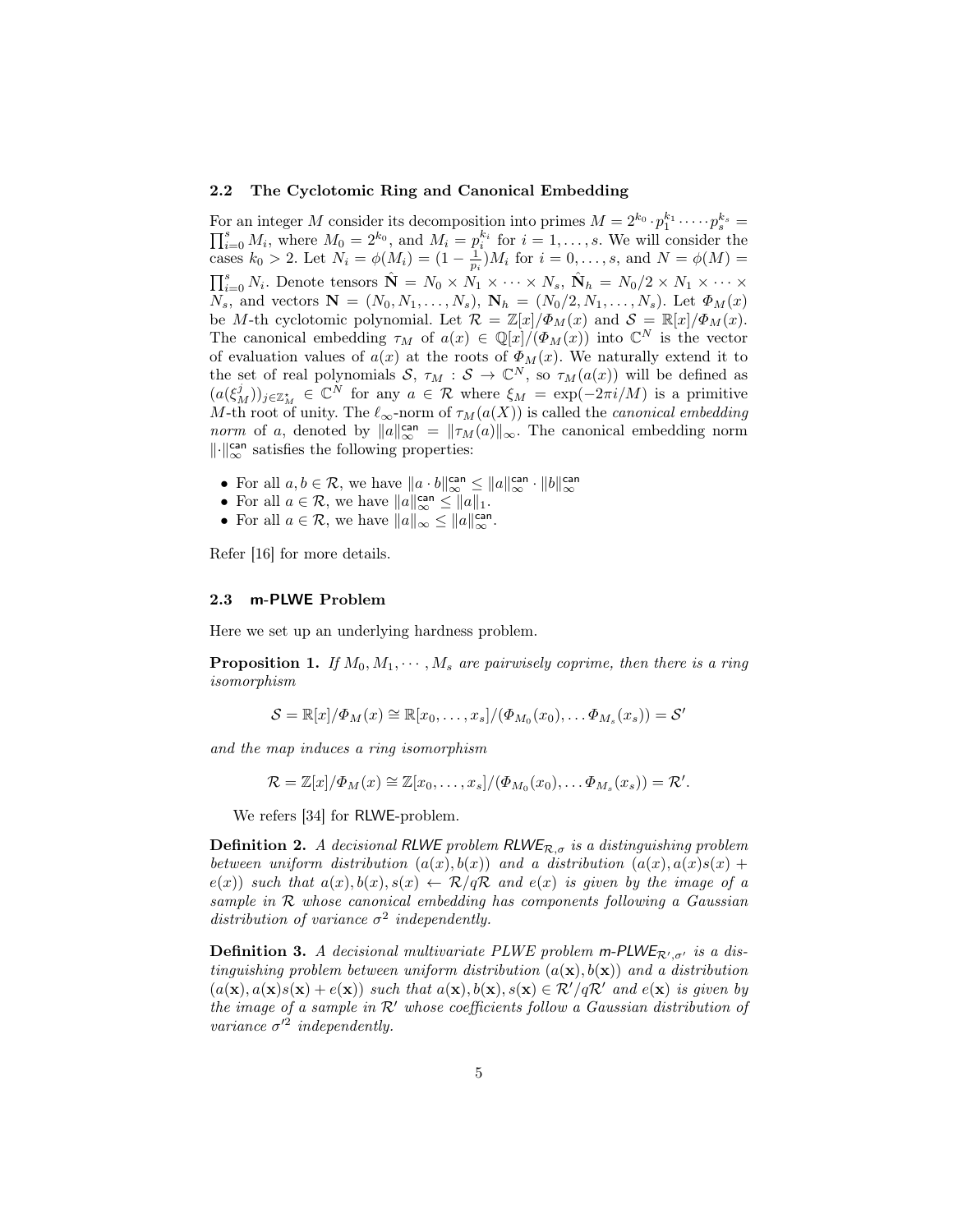Since the rings are not power-of-2 cyclotomic, their images under Minkowski embedding looks non-spherical at first glance. If they are, the distinguishing problems could be vulnerable attacks such as [21, 8, 38]. Fortunately, the attacks are valid only when the base ring is not Galois. In particular, in the attack model the embedded images are not spherical because the defining equation of the rings do not completely split modulus q.

The m-PLWE problem is suspected to be weak under evaluation attacks such as in case of the ring  $\mathbb{Z}[x_0, x_1]/(\Phi_{M_0}(x_0), \Phi_{M_1}(x_1))$  for the powers-of-two  $M_0, M_1$ . The attack also seems to be expanding at least partially to the case  $gcd(M_i, M_j) > 1$ . We design our scheme using relatively prime  $M_i$ 's to avoid this case. Further we show the hardness of our case by devising a reduction from the original RLWE problem to  $m$ -PLWE problem with relatively prime  $M_i$ 's.

**Lemma 1.** (Hardness of m-PLWE) Let  $\mathcal{R}$  and  $\mathcal{R}'$  be given as proposition 1. Then RLWE<sub>R, $\sigma$ </sub> reduces to m-PLWE<sub>R',c $\sigma$ </sub>, where  $c^2 = \prod_{i=1}^s \left( \frac{p_i-1}{p_i} \times (2 + \frac{12\pi}{p_i}) \right)$ .

In particular, c is less than  $\sqrt{3}$  if  $p_i \ge 41 > 12\pi$  or  $p_i = 3, 37$ . As p increases, In particular, c is less than  $\sqrt{3}$  if  $p_i \ge 41 > 12\pi$  or  $p_i = c$  tends to be  $\sqrt{2}$ . The followings are approximations of c :

$$
(p_i, c) = (5, 2.8), (7, 2.6), (11, 2.3), (13, 2.2), (17, 2.0), (19, 2.0), (23, 1.9), (29, 1.8), (31, 1.9)
$$

For  $p_i = 3$  and 37, the norm is given  $2/$ √ 3 and bounded by 1.72, respectively.

*Remark 1.* Our implementation covers cases of  $s = 1$  and  $p = 17,257$ . In these cases,  $c^2$  is approximately 2.06, 2.01, respectively.

*Remark 2.* Since  $||a||_2 \le ||a||_{\infty}$ , the distinguishing problem given by  $\ell_{\infty}$  norm is at least as hard as the problem given by  $\ell_2$  norm. In other words, m-PLWE sample can be chosen by an error distribution following  $\ell_{\infty}$  norm rather than  $\ell_2$ norm. From now on, the norm of m-PLWE samples, or their errors, are measured by  $\ell_{\infty}$  norm.

### 2.4 HEAAN Scheme

The following is the instantiation of the RLWE-based HEAAN scheme [11, 12]. For a power-of-two  $N > 4$  and  $M = 2N$ , denote  $\Phi_M(x) = (x^N + 1), \mathcal{R} = \mathbb{Z}[x]/\Phi_M(x)$ . For a positive integer  $\ell$ , denote  $\mathcal{R}_{\ell} = \mathcal{R}/2^{\ell} \mathcal{R} = \mathbb{Z}_{2^{\ell}}[x]/\Phi_M(x)$  the residue ring of  $\mathcal R$  modulo  $2^{\ell}$ . The variant of the canonical embedding map defined as

$$
\tau'_{N/2}: m(x) \to \mathbf{z} = (z_0, \ldots, z_{N/2-1})
$$

such that  $z_j = m(\xi_M^{5^j})$ .

**Sparse packing.** For a power-of-two  $n \leq N/2$  consider a subring  $\mathcal{R}^{(n)}$  =  $\mathbb{Z}[x']/ (x'^{2n} + 1) \subset \mathcal{R}$  where  $x' = x^{N/(2n)}$ . For  $\mathcal{R}^{(n)}$  define an isomorphism  $\tau'_{n} : m(x') = m(x^{N/(2n)}) \to \mathbf{z} = (z_0, \ldots, z_{n-1})$  such that  $z_j = m(\xi'_j)$ , where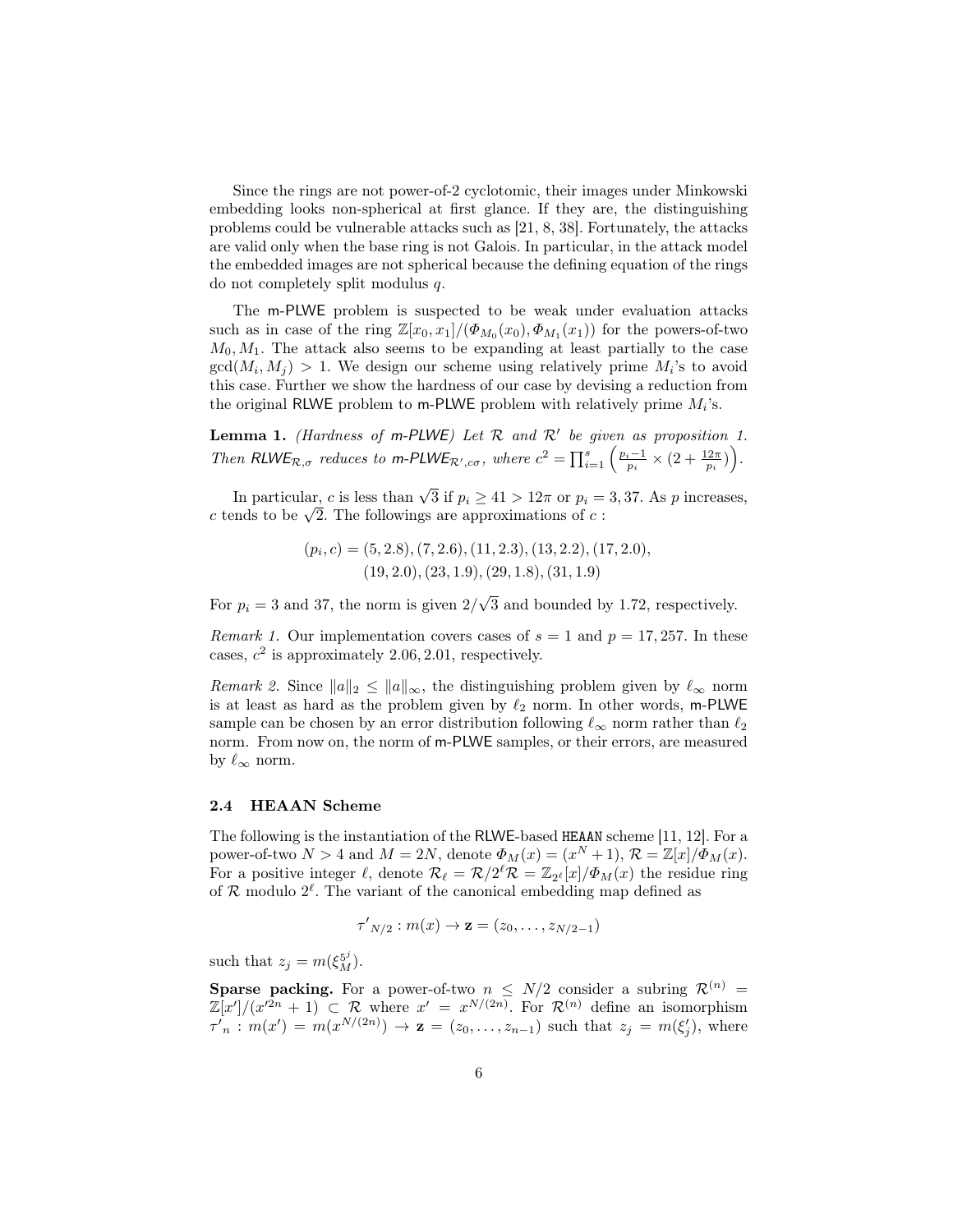$\xi_j' = \xi_j^{N/(2n)}$ . We can pack n complex values via isomorphism  $\tau_n'^{-1}$ . In this case if we apply  $\tau'_{N/2}$  to  $m(x') \in \mathcal{R}$  we will get a vector obtained from **z** by concatenating itself  $N/n$  times. For a message  $m(x)$  encoding a vector **z** and a ciphertext ct encrypting  $m(x)$ , ct is also said to be encrypting vector **z**.

- HEAAN.KeyGen $(1^{\lambda})$ .
	- For an integer  $L$  that corresponds to the largest ciphertext modulus level,  $2^{2L}$  is the largest modulus, which corresponds to switching keys. Given the security parameter  $\lambda$ , output the ring dimension N which is a power of two.
	- Set the small distributions  $\chi_{key}, \chi_{err}, \chi_{enc}$  over  $\mathcal{R}$  for secret, error, and encryption, respectively.
	- Sample a secret  $s \leftarrow \chi_{key}$ , a random  $a \leftarrow \mathcal{R}_L$  and an error  $e \leftarrow \chi_{err}$ . Set the secret key as  $\mathsf{sk} \leftarrow (s, 1)$  and the public key as  $\mathsf{pk} \leftarrow (a, b) \in \mathcal{R}_L^2$ where  $b \leftarrow -as + e \pmod{2^L}$ .
- HEAAN.KSGen<sub>sk</sub> $(s')$ . For  $s' \in \mathcal{R}$ , sample a random  $a' \leftarrow \mathcal{R}_{2\cdot L}$  and an error  $e' \leftarrow \chi_{err}$ . Output the switching key as swk  $\leftarrow (a', b') \in \mathcal{R}_{2,L}^2$  where  $b' \leftarrow$  $-a's + e' + 2^L s' \pmod{2^{2\cdot L}}.$

- Set the evaluation key as  $evk \leftarrow \text{HEAAN.KSGen}_{sk}(s^2)$ .

- HEAAN.Encode $(z, p)$ . For a vector  $z \in \mathbb{C}^n$ , with of a power-of-two  $n \leq N/2$ and an integer  $p \leq L$  corresponding to precision bits, output the polynomial  $m \leftarrow \tau'_{n}^{-1}(\widetilde{2}^{p} \cdot \mathbf{z}) \in \mathcal{R}.$
- HEAAN.Decode $(m, p)$ . For a plaintext  $m \in \mathcal{R}$ , the encoding of a vector consisting of a power-of-two  $n \leq N/2$  complex messages and precision bits p, output the vector  $\mathbf{z} \leftarrow \tau'_{n}(m/2^{p}) \in \mathbb{C}^{n}$ .
- HEAAN.Enc<sub>pk</sub> $(m)$ . For  $m \in \mathcal{R}$ , sample  $v \leftarrow \chi_{enc}$  and  $e_0, e_1 \leftarrow \chi_{err}$ . Output  $v \cdot pk + (e_0, e_1 + m) \pmod{2^L}$ .
- HEAAN.Dec<sub>sk</sub>(ct). For  $ct = (c_0, c_1) \in \mathcal{R}_{\ell}^2$ , output  $c_0 \cdot s + c_1 \pmod{2^{\ell}}$ .
- HEAAN.Add(ct<sub>1</sub>, ct<sub>2</sub>). For ct<sub>1</sub>, ct<sub>2</sub>  $\in \mathcal{R}_{\ell}^2$ , output ct<sub>add</sub>  $\leftarrow$  ct<sub>1</sub> + ct<sub>2</sub> (mod  $2^{\ell}$ ).
- HEAAN.CMult<sub>evk</sub>(ct, c, p). For  $ct \in \mathcal{R}_{\ell}^2$  and  $\mathbf{c} \in \mathbb{C}^n$ , compute  $c \leftarrow$  HEAAN.Encode(c; p) and output  $ct' \leftarrow c \cdot ct \pmod{2^{\ell}}$ .
- HEAAN.PolyMult<sub>evk</sub>(ct, g, p). For  $ct \in \mathcal{R}_{\ell}^2$  and  $g \in \mathcal{R}_{\ell}$ , output  $ct' \leftarrow g \cdot ct$  $\pmod{2^{\ell}}$ .
- HEAAN.Mult<sub>evk</sub>(ct<sub>1</sub>, ct<sub>2</sub>). For ct<sub>1</sub> =  $(a_1, b_1)$ , ct<sub>2</sub> =  $(a_2, b_2) \in \mathcal{R}_{\ell}^2$ , let  $(d_0, d_1, d_2)$  =  $(a_1 \cdot a_2, a_1 \cdot b_2 + a_2 \cdot b_1, b_1 \cdot b_2) \pmod{2^{\ell}}$ . Output  $ct_{\mathsf{mult}} \leftarrow (d_1, d_2) + \lfloor 2^{-L} \cdot d_0 \cdot \mathsf{evk} \rceil$  $\pmod{2^{\ell}}$ .
- HEAAN.ReScale(ct, p). For a ciphertext  $ct \in \mathcal{R}_{\ell}^2$  and an integer p, output  $ct' \leftarrow \lfloor 2^{-p} \cdot ct \rfloor \pmod{2^{\ell-p}}.$
- HEAAN.ModDown(ct, p). For a ciphertext  $ct \in \mathcal{R}_{\ell}^2$  and an integer p, output ct' ← ct (mod  $2^{\ell-p}$ ).

For an integer k co-prime with M, let  $\kappa_k : m(x) \to m(x^k) \pmod{\Phi_M(x)}$ . This transformation can be used to provide more functionalities on plaintext slots.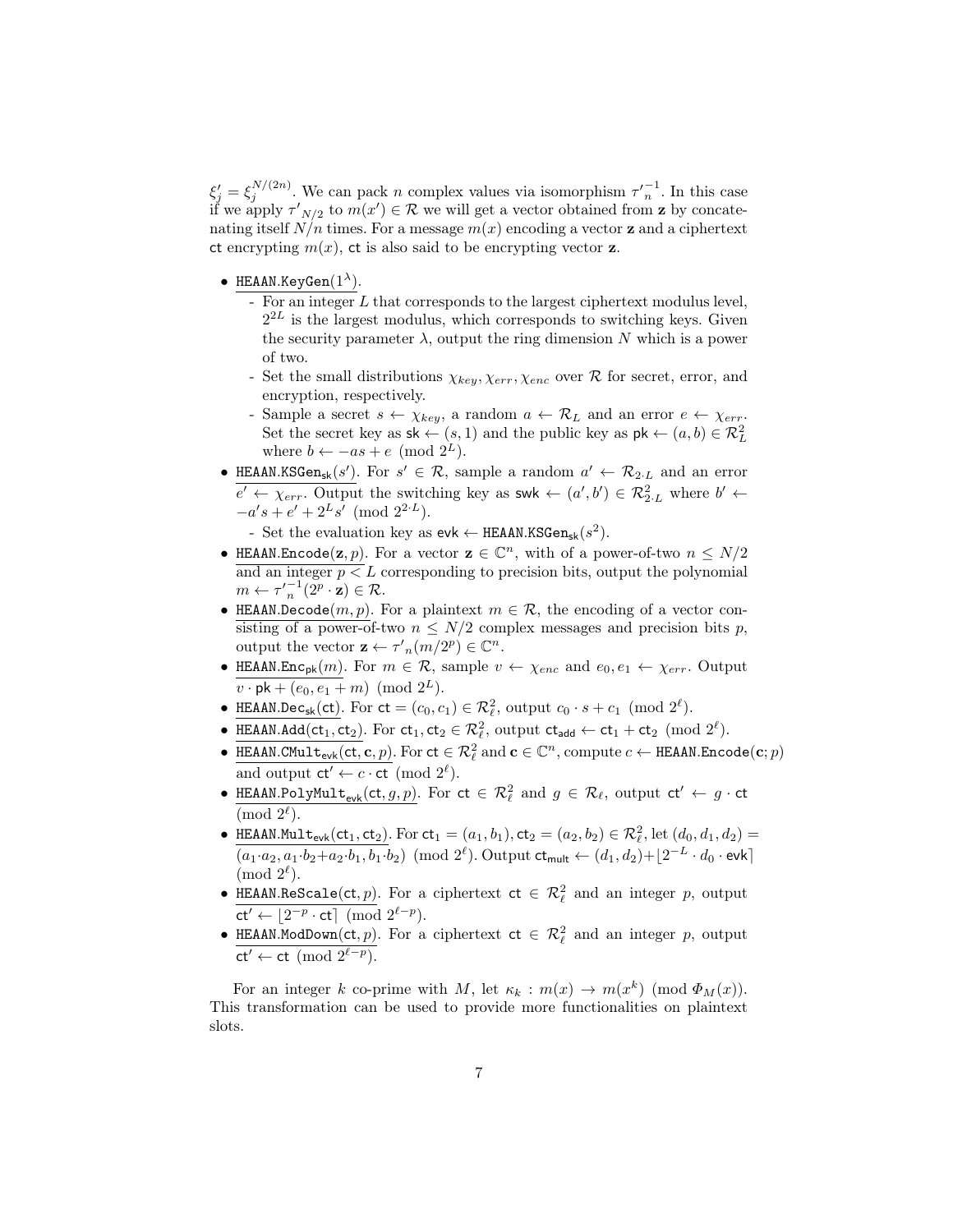- HEAAN.Conjugate<sub>cik</sub>(ct). Set the conjugation key as  $cjk \leftarrow$  HEAAN.KSGen<sub>sk</sub>( $\kappa_{-1}(s)$ ). For  $ct = (a, b) \in \mathcal{R}_{\ell}^2$  encrypting vector  $z$ , let  $(a', b') = (\kappa_{-1}(a), \kappa_{-1}(b))$ (mod  $2^{\ell}$ ). Output  $ct_{cj} \leftarrow (0, b') + \lfloor 2^{-L} \cdot a' \cdot cj \rfloor$  (mod  $2^{\ell}$ ).  $ct_{cj}$  is a ciphertext encrypting  $\bar{z}$  - the conjugated plaintext vector of  $ct$ .
- HEAAN.Rotate<sub>rtk</sub>(ct; *r*). Set the rotation key as  $r$ tk  $\leftarrow$  HEAAN.KSGen<sub>sk</sub>( $\kappa_{5^r}(s)$ ). For  $ct = (a, b) \in \mathcal{R}_{\ell}^2$  encrypting vector **z**, let  $(a', b') = (\kappa_{5^r}(a), \kappa_{5^r}(b))$ (mod  $2^{\ell}$ ). Output  $ct_{rt} \leftarrow (0, b') + \lfloor 2^{-L} \cdot a' \cdot r$ tk] (mod  $2^{\ell}$ ).  $ct_{rt}$  is a ciphertext encrypting  $rt(\mathbf{z}, r) = (z_r, \ldots, z_{n-1}, z_0, \ldots, z_{r-1})$  - rotated by r positions plaintext vector of ct.

Refer [12, 10] for the technical details and noise analysis.

# 2.5 Bootstrapping for HEAAN

Consider a ciphertext  $ct \in \mathcal{R}'^2_{\ell}$ , an encryption of message  $m(x)$  encoding a vector of size *n*. Then the coefficients of  $m(x)$  are non-zero only at degrees  $k \cdot \frac{N}{2n}$  for  $k = 1, 2, \dots, 2n - 1$ . Consider ct as an element of  $\mathcal{R'}_L^2$  for  $L \gg \ell$ . We can treat ct as an encryption of  $m(x) + 2^{\ell} \cdot I(x)$  in  $\mathcal{R'}_L$  i.e.  $\texttt{Dec}(\texttt{ct}) = m(x) + e(x) + 2^{\ell} \cdot I(x)$ (mod  $\mathcal{R}$ ) for some polynomial  $I(x)$  of degree  $\lt N$ . With a choice of sparse sk, coefficients of  $I(x)$  are bounded with some constant. Now the bootstrapping procedure is defined as followings.

• HEAAN.SubSum(ct, n) As the number of slots is n, then nonzero coefficients of  $m(x)$  are only at degrees  $k \cdot \frac{N}{2n}$ . The output encrypts a message  $m(x) + 2^{\ell} \cdot I'(x)$ where  $I'(x)$  derived from  $\overline{I(x)}$  by vanishing the coefficients at degrees other than multiples of  $\frac{N}{2n}$ .

# Algorithm 1 SubSum procedure

1: procedure SubSum(ct  $\in \mathcal{R'}_L^2, n \mid N/2, n \geq 1)$ 2:  $ct' \leftarrow ct$ 3: **for**  $j = 0$  to  $\log(\frac{N}{2n}) - 1$  **do** 4:  $ct_j \leftarrow \text{HEAAN.Ro}'\text{tate}(\text{ct}'; 2^j \cdot n)$ 5:  $ct' \leftarrow \text{HEAAN.Add}(ct', ct_j)$ 6: end for 7: ct" ← HEAAN.ReScale(ct';  $\log(\frac{N}{2n})$ )  $8:$  return  $ct''$ 9: end procedure

Let  $m(x) + 2^{\ell} \cdot I'(x) = \sum_{j=0}^{N-1} t_j x^j$  encoding vector  $\mathbf{z} = (z_0, \ldots, z_{n-1})$ . Then for the following matrix  $\Sigma$  we have equation: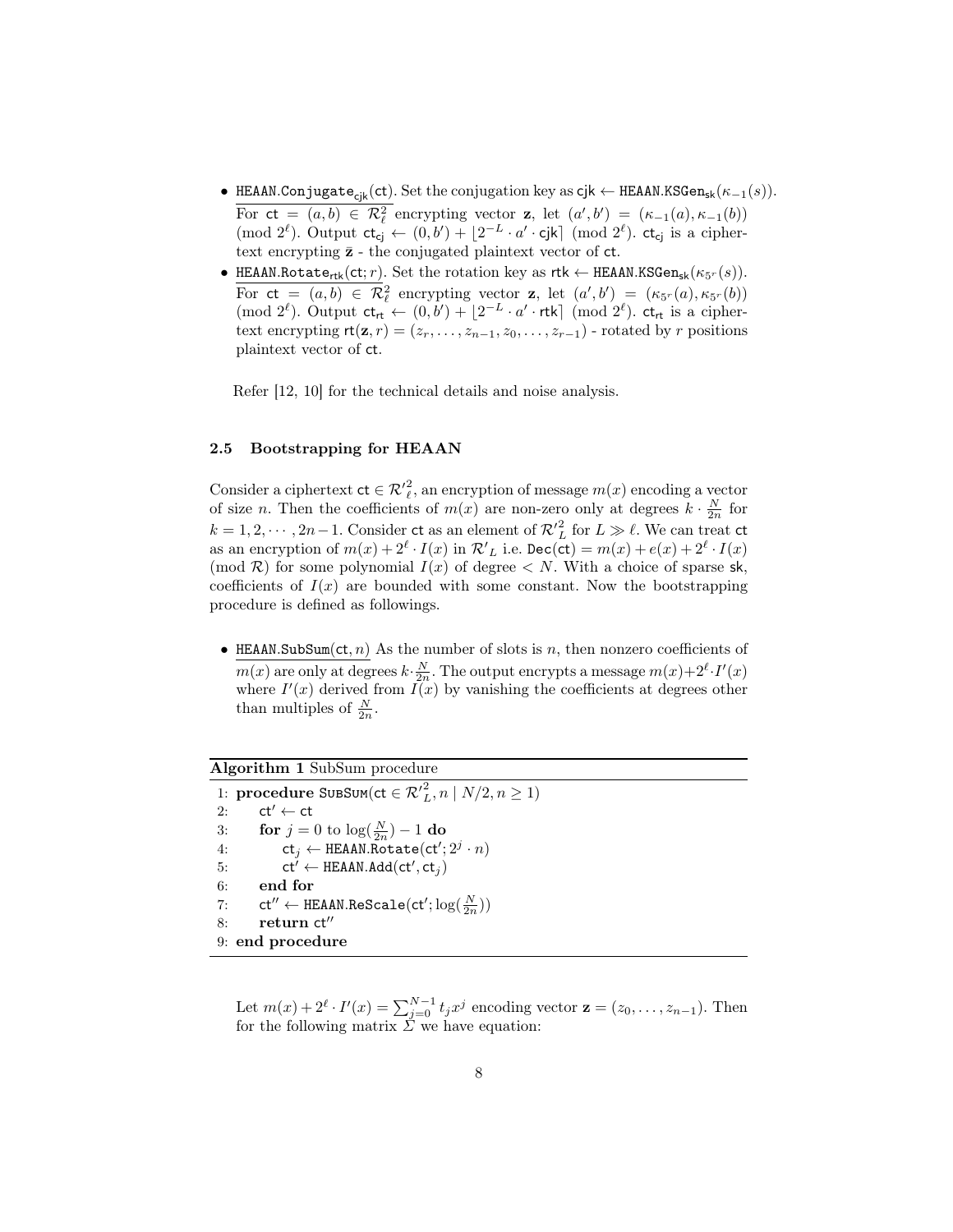$$
\Sigma \cdot \mathbf{z} = \begin{bmatrix} \xi_0^0 & \xi_0^1 & \cdots & \xi_0^{n-1} \\ \xi_1^0 & \xi_1^1 & \cdots & \xi_1^{n-1} \\ \vdots & \vdots & \ddots & \vdots \\ \xi_{n-1}^0 & \xi_{n-1}^1 & \cdots & \xi_{n-1}^{n-1} \end{bmatrix} \cdot \begin{bmatrix} z_0 \\ z_1 \\ \vdots \\ z_{n-1} \end{bmatrix} = \begin{bmatrix} t'_0 + i \cdot t'_n \\ t'_1 + i \cdot t'_{n+1} \\ \vdots \\ t'_{n-1} + i \cdot t'_{2n-1} \end{bmatrix}
$$
 (1)

where  $\xi_j = \exp(\frac{2\pi i \cdot 5^j}{2n})$  $\frac{\tau i \cdot 5^j}{2n}$  and  $t'_k = t_{k \cdot \frac{N}{2n}}$ .

- HEAAN.SlotToCoeff(ct). Multiply ct by a matrix  $\Sigma^{-1}$ . The output is the ciphertext that encrypts coefficients of  $m(x) + 2^{\ell} \cdot I'(x)$  in real and imaginary parts:  $t_{k, \frac{N}{2n}} + i \cdot t_{(k+n) \cdot \frac{N}{2n}}$  in slot k for  $k = 1, 2, \dots, n - 1$ .
- HEAAN.RemoveIPart(ct) Extract real and imaginary parts of slots and evaluate the polynomial function, close to  $f(x) = \frac{1}{2\pi i} \exp(\frac{2\pi ix}{2^{\ell}})$  for both parts. Combine the two ciphertexts to obtain a ciphertext that encrypts coefficients of  $m(x)$  in real and imaginary parts:  $m_{k \cdot \frac{N}{2n}} + i \cdot m_{(k+n) \cdot \frac{N}{2n}}$  in slot k for  $k = 1, 2, \dots, n - 1$ .
- HEAAN.CoeffToSlot(ct) Multiply ct by a matrix  $\Sigma^{-1}$ . The result is a ciphertext that encrypts  $m(x)$  in a higher power-of-two modulus  $L' \gg \ell$

SlotToCoeff and CoeffToSlot parts of the algorithm require  $O(\sqrt{n})$  ciphertext rotations and  $O(n)$  constant multiplications when performing so-called 'baby-giant step' optimization. The algorithm also requires to store  $O(\sqrt{n})$  rotations keys, which is impractical for large number of slots. For more details refer to [10, 11].

# 3 MHEAAN Scheme

### 3.1 Structure of MHEAAN

In this section we will use notations from Section 2.2. MHEAAN is a generalization of HEAAN to a case of non power-of-two  $M$ . The encryption process in MHEAAN scheme can be shown in the following outline: we encode a tensor of complex values of size  $\hat{\mathbf{N}}$  using  $\tau_{\mathbf{N}_h}^{-1}$  into  $m(\mathbf{x}) \in \mathcal{R}'$ . We mask the result with m-PLWE instance  $(a(\mathbf{x}), b(\mathbf{x}))$  in the corresponding ring  $\mathcal{R}'_{\ell}$ . For a message  $m(\mathbf{x})$  encoding a tensor  $\hat{z}$  and a ciphertext ct encrypting  $m(x)$ , we also say that ct encrypts tensor  $\hat{z}$ .

**Sparse packing.** For divisors  $n_0$  of  $N_0/2$  and  $n_i$  of  $N_i$  for  $i = 1, \ldots, s$ , denote  $\hat{\mathbf{n}} = n_0 \times n_1 \times \cdots \times n_s$ ,  $\mathbf{n} = (n_0, n_1, \ldots, n_s)$ . We can imitate sparse tensor packing similar to the HEAAN case. We can encode a sparse tensor of complex values of size  $\hat{\mathbf{n}}$  using  $\tau'_{\mathbf{N}_h}^{-1}$  applied to a tensor of size  $\hat{\mathbf{N}}_h$  consisting of same blocks of size  $\hat{\mathbf{n}}$ . We denote this embedding as  $\tau'_{\mathbf{n}}^{-1}$ .

We can treat HEAAN scheme as a special case of MHEAAN with  $s = 0$ :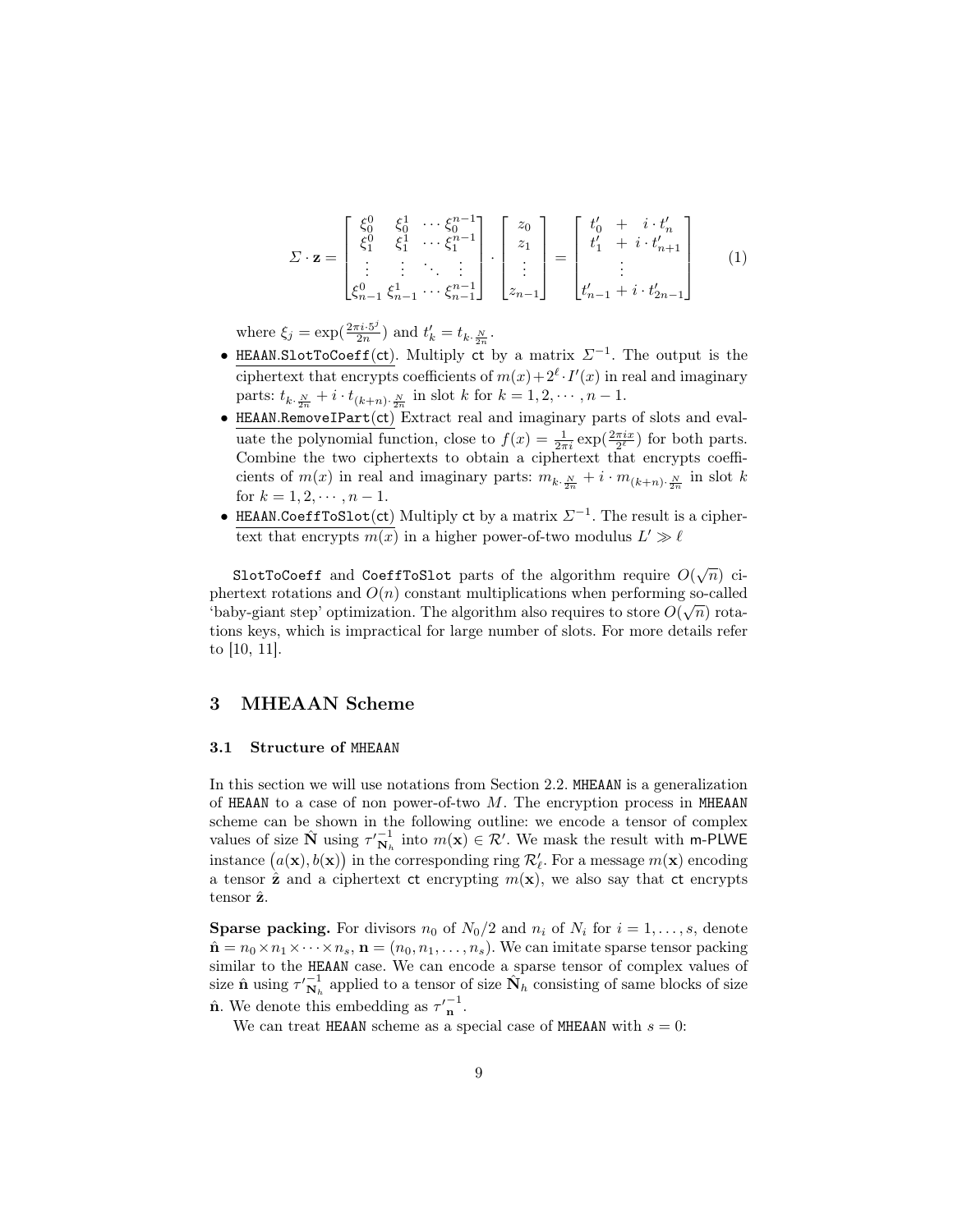$$
\mathbf{z} = \begin{bmatrix} z_0 \\ z_1 \\ \vdots \\ z_{n_0-1} \end{bmatrix} \xrightarrow[\text{Encode}]{\tau_{n_0}^{\prime -1}} m(x) \xrightarrow[\text{Enc}]{\text{RLWE}} \text{ct}
$$

and for two-dimensional packing  $(s = 1)$  we have:

$$
\mathbf{Z} = \begin{bmatrix} z_{0,0} & z_{0,1} & \cdots & z_{n_1-1} \\ z_{1,0} & z_{1,1} & \cdots & z_{1,n_1-1} \\ \vdots & \vdots & \ddots & \vdots \\ z_{n_0-1,0} & z_{n_0-1,1} & \cdots & z_{n_0-1,n_1-1} \end{bmatrix} \xrightarrow[\text{Encode}]{\tau'^{-1}_{n_0,n_1}} m(x_0, x_1) \xrightarrow[m-\text{RLWE}]{m-\text{RLWE}} \text{ct}
$$

#### 3.2 Concrete Construction

For a positive integer  $\ell$  denote  $\mathcal{R}'_l = \mathcal{R}'/2^{\ell} \mathcal{R}'$  the residue ring of  $\mathcal{R}'$  modulo  $2^{\ell}$ . For a real  $\sigma > 0$ ,  $\mathcal{DG}(\sigma^2)$  samples a multivariate polynomial in  $\mathcal{R}'$  by drawing its coefficient independently from the discrete Gaussian distribution of variance  $\sigma^2$ . For an positive integer h,  $\mathcal{HWT}(h)$  is the set of signed binary tensors in  $\{0, \pm 1\}^{\tilde{\mathbf{N}}}$ whose Hamming weight is exactly h. For a real  $0 \leq \rho \leq 1$ , the distribution  $\mathcal{ZO}(\rho)$ draws each entry in the tensor from  $\{0, \pm 1\}^{\hat{N}}$ , with probability  $\rho/2$  for each of  $-1$  and  $+1$ , and probability being zero  $1 - \rho$ .

- MHEAAN.KeyGen $(1^{\lambda})$ .
	- Given the security parameter  $\lambda$ , set an integer M that corresponds to a cyclotomic ring, an integer L that corresponds to the largest ciphertext modulus level and distribution parameters  $(\rho, \sigma, h)$ .
	- Set the distributions  $\chi_{enc} = \mathcal{ZO}(\rho)$ ,  $\chi_{err} = \mathcal{DG}(\sigma)$ ,  $\chi_{key} = \mathcal{HWT}(h)$ over  $R$  for secret, error, and encryption, respectively.
	- Sample a secret  $s \leftarrow \chi_{key}$ , a random  $a \leftarrow \mathcal{R'}_L$  and an error  $e \leftarrow \chi_{err}$ . Set the secret key as  $\mathsf{sk} \leftarrow (s, 1)$  and the public key as  $\mathsf{pk} \leftarrow (a, b) \in \mathcal{R}'^2_L$ where  $b \leftarrow -a \cdot s + e \pmod{2^L}$ .
- MHEAAN.KSGen<sub>sk</sub>(s). For  $s \in \mathcal{R}'$ , sample a random  $a \leftarrow \mathcal{R}'_{2,L}$  and an error  $e \leftarrow \chi_{err}$ . Output the switching key as swk  $\leftarrow (a, b) \in \mathcal{R'}_{2 \cdot L}^2$  where  $b \leftarrow$  $-a \cdot s + e + 2^L s \pmod{\mathcal{R'}_{2\cdot L}}.$

- Set the evaluation key as  $evk \leftarrow \text{MHEAAN.KSGen}_{sk}(s^2)$ .

- MHEAAN.Encode $(\hat{\mathbf{z}}, p)$ . For a tensor  $\hat{\mathbf{z}} \in \mathbb{C}^{\hat{\mathbf{n}}}$ , an integer  $p < L-1$  corresponding to precision bits, output the two-degree polynomial  $m \leftarrow \tau'_{\mathbf{n}}(2^p \cdot \hat{\mathbf{z}}) \in \mathcal{R}'.$
- MHEAAN.Decode $(m, p)$ . For a plaintext  $m \in \mathcal{R}'$ , the encoding of a tensor of complex messages  $\hat{\mathbf{z}} \in \mathbb{C}^{\hat{\mathbf{n}}}$ , precision bits p, output the tensor  $\hat{\mathbf{z}}' \leftarrow$  $\tau'_{\mathbf{n}}^{-1}(m/2^p) \in \mathbb{C}^{\hat{\mathbf{n}}}.$
- MHEAAN.Enc<sub>pk</sub> $(m)$ . For  $m \in \mathcal{R}'$ , sample  $v \leftarrow \chi_{enc}$  and  $e_0, e_1 \leftarrow \chi_{err}$ . Output  $\overline{\mathsf{ct}} = v \cdot \mathsf{pk} + (e_0, e_1 + m) \pmod{\mathcal{R'}_L}.$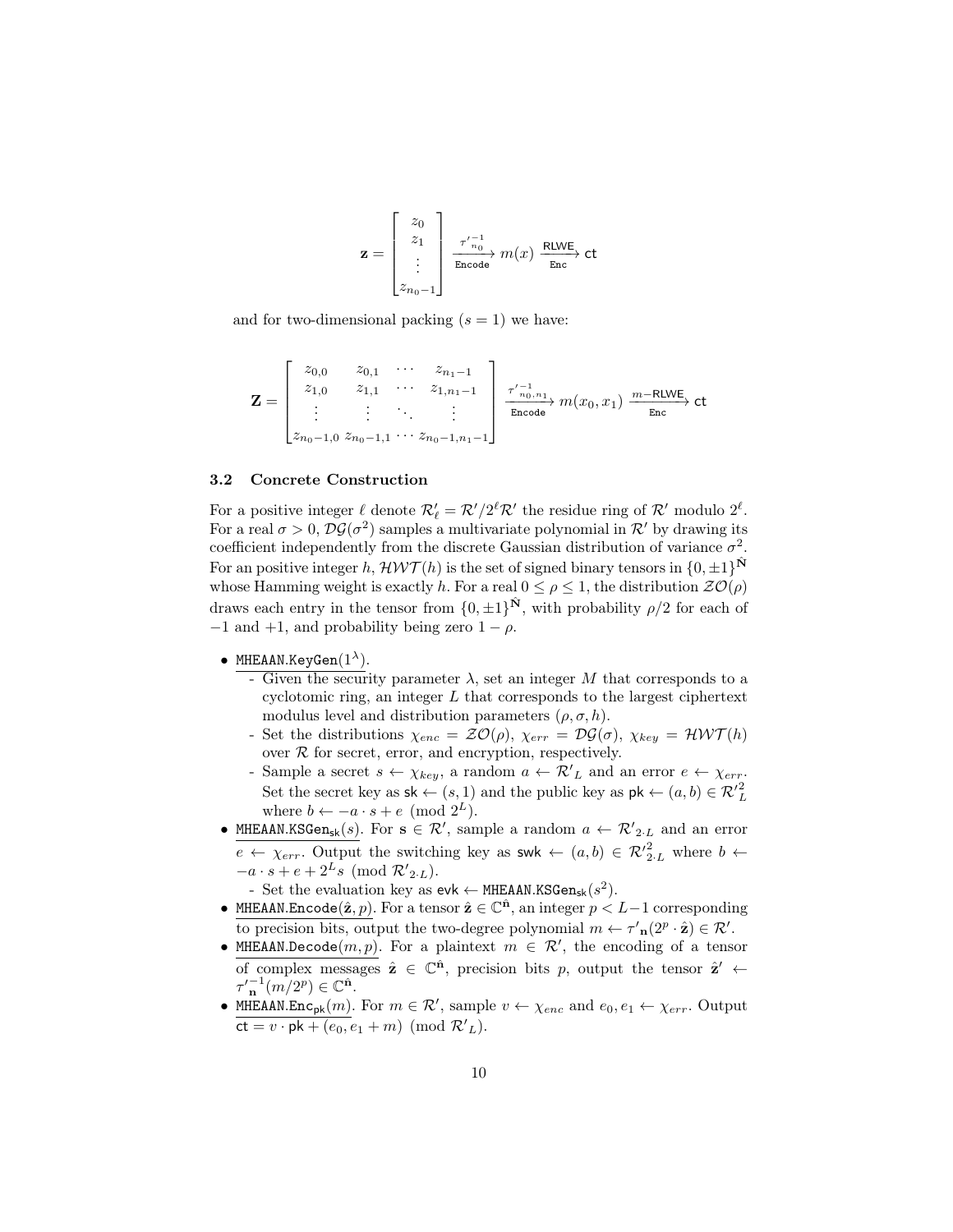- MHEAAN.Dec<sub>sk</sub>(ct). For  $ct = (c_0, c_1) \in \mathcal{R}'^2$ , output  $c_0 \cdot s + c_1 \pmod{\mathcal{R}'_{\ell}}$ .
- MHEAAN.Add(ct<sub>1</sub>, ct<sub>2</sub>). For ct<sub>1</sub>, ct<sub>2</sub>  $\in \mathcal{R}'^2_\ell$  encryption of tensors  $\hat{\mathbf{z}}_1, \hat{\mathbf{z}}_2 \in \mathbb{C}^{\hat{\mathbf{n}}}$ output  $ct_{add} \leftarrow ct_1 + ct_2 \pmod{2^{\ell}}$ .  $ct_{add}$  is a ciphertext encrypting tensor  $\hat{\mathbf{z}}_1 + \hat{\mathbf{z}}_2$ .
- MHEAAN.CMult<sub>evk</sub>(ct, C, p). For  $ct \in \mathcal{R}_{\ell}^2$  encryption of  $\hat{\mathbf{z}} \in \mathbb{C}^{\hat{\mathbf{n}}}$ , and a constant tensor  $\hat{\mathbf{c}} \in \mathbb{C}^{\hat{\mathbf{n}}}$ , compute  $c \leftarrow$  MHEAAN.Encode $(\hat{\mathbf{c}}, p)$  the encoding of  $\hat{\mathbf{c}}$  and output  $ct_{\text{cmult}} \leftarrow c \cdot ct \pmod{\mathcal{R}'_{\ell}}$ .  $ct_{\text{cmult}}$  is a ciphertext encrypting tensor  $\hat{\mathbf{z}} \odot \hat{\mathbf{c}}$ .
- MHEAAN.PolyMult<sub>evk</sub>(ct, g, p). For  $ct \in \mathcal{R}_{\ell}^2$  encryption of  $\hat{\mathbf{z}} \in \mathbb{C}^{\hat{\mathbf{n}}}$ , and a constant  $g \in \mathcal{R}_\ell$  output  $ct_{\text{cmult}} \leftarrow c \cdot ct \pmod{\mathcal{R'}_\ell}$ .  $ct_{\text{cmult}}$  is a ciphertext encrypting tensor  $\hat{\mathbf{z}} \odot \hat{\mathbf{c}}$ , where  $\hat{\mathbf{c}}$  is decoding of g.

Multiplication by polynomial is similar to a constant multiplication, however in the next section we will show why it is important to define it separately.

- MHEAAN.Mult<sub>evk</sub>(ct<sub>1</sub>, ct<sub>2</sub>). For  $ct_1 = (a_1, b_1)$ ,  $ct_2 = (a_2, b_2) \in \mathcal{R}'_l^2$  encryptions of tensors  $\hat{\mathbf{z}}_1, \hat{\mathbf{z}}_2 \in \mathbb{C}^{\hat{\mathbf{n}}},$  let  $(d_0, d_1, d_2) = (a_1a_2, a_1b_2 + a_2b_1, b_1b_2) \pmod{\mathcal{R'}_{\ell}}$ . Output  $ct_{mult} \leftarrow (d_1, d_2) + \lfloor 2^{-L} \cdot d_0 \cdot \text{evk} \rfloor \pmod{\mathcal{R'}_{\ell}}$ .  $ct_{mult}$  is a ciphertext encrypting tensor  $\hat{\mathbf{z}}_1 \odot \hat{\mathbf{z}}_2$ .
- MHEAAN.ReScale(ct, p). For a ciphertext  $ct \in \mathcal{R}'^2_{\ell}$  and an integer p, output  $ct' \leftarrow \lfloor 2^{-p} \cdot ct \rfloor \pmod{\mathcal{R'}_{\ell-p}}.$

For an integer vector  $\mathbf{k} = (k_0, \ldots, k_s)$  with  $k_i$  co-prime with  $M_i$ , let

$$
\kappa_{\mathbf{k}} : m'(\mathbf{x}) \to m'(\mathbf{x}^{\mathbf{k}}) \pmod{\mathcal{R'}_{\ell}}
$$

This transformation can be used to provide conjugation and rotations in different dimensions on the plaintext matrix.

• MHEAAN.Conjugate $_{cik}(ct)$ . Set the conjugation key as

 $cik \leftarrow MHEAAN.KSGen_{sk}(\kappa_{-1}(s))$ 

For  $ct = (a, b) \in \mathcal{R}'_{\ell}^2$  encrypting matrix **Z**, let  $(a', b') = (\kappa_{-1}(a), \kappa_{-1}(b))$ (mod  $\mathcal{R}'_{\ell}$ ). Output  $ct_{cj} \leftarrow (0, b') + \lfloor 2^{-L} \cdot a' \cdot cjk \rfloor \pmod{\mathcal{R}'_{\ell}}$ .  $ct_{cj}$  is a ciphertext encrypting  $\hat{z}$  - the conjugated plaintext tensor of  $ct$ .

• MHEAAN.Rotate<sub>rtk</sub>(ct; r). Set the rotation key as

$$
\mathsf{rtk} \gets \texttt{MHEAAN.KSGen}_{\mathsf{sk}}(\kappa_{\mathbf{g}^\mathbf{r}}(s))
$$

For  $ct = (a, b) \in \mathcal{R}'_{\ell}^2$  encrypting matrix **Z**, let  $(a', b') = (\kappa_{\mathbf{g}^r}(a), \kappa_{\mathbf{g}^r}(b))$ (mod  $\mathcal{R}'_{\ell}$ ). Output  $ct_{rt} \leftarrow (0, b') + \lfloor 2^{-L} \cdot a' \cdot rt \cdot k \rfloor \pmod{\mathcal{R}'_{\ell}}$ .  $ct_{rt}$  is a ciphertext encrypting  $rt(\hat{z}, r)$  - cyclic rotated plaintext tensor by  $r_i$  in *i*-th dimension.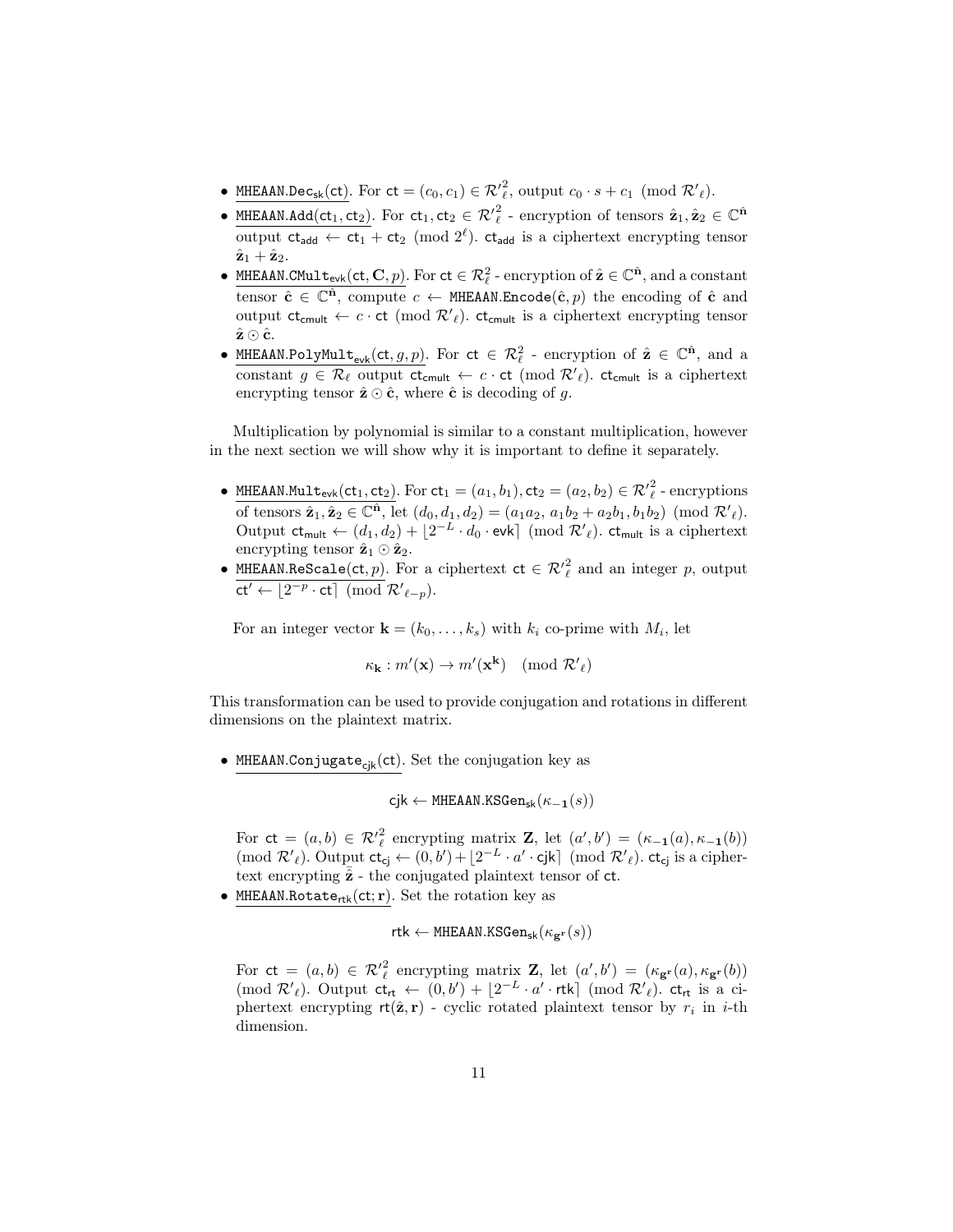Throughout this paper, we use real polynomials as plaintexts for convenience of analysis. A ciphertext  $ct \in \mathcal{R}'_{\ell}^2$  will be called a valid encryption of  $m \in \mathcal{S}$ with the encryption noise bounded by  $\delta$ , and plaintext bounded by  $\mu$ , if  $\langle ct, sk \rangle =$  $m + e \pmod{\mathcal{R}'_{\ell}}$  for some polynomial  $e \in \mathcal{S}$  with  $||e||_{\infty}^{\text{can}} < \delta$  and  $||m||_{\infty}^{\text{can}} < \mu$ . We will use a corresponding tuple  $(ct, \delta, \mu, \ell)$  for such an encryption of m. The following lemmas give upper bounds on noise growth after encryption, rescaling and homomorphic operations. Refer to Appendix A for proofs.

Lemma 2 (Encoding & Encryption). For  $m \leftarrow \texttt{MHEAAN}$ . Encode $(\hat{\mathbf{z}}, p)$  and **Lemma 2 (Encoding & Encryption).** For  $m \leftarrow m$  HEAAN.Encode(z, p) and<br>ct  $\leftarrow$  MHEAAN.Enc<sub>pk</sub>(m) the encryption noise is bounded by  $\delta_{\text{clean}} = 8\sqrt{2} \cdot \sigma N +$  $6\sigma\sqrt{N}+16\sigma\sqrt{hN}$ .

**Lemma 3 (Rescaling).** Let  $(ct, \delta, \mu, \ell)$  be a valid encryption of m and  $ct' \leftarrow$ **MHEAAN.ReScale(ct, p).** Then  $(ct', \delta/2^p + \delta_{scale}, \mu/2^p, \ell - p)$  is a valid encryption of  $m/2^p$  where  $\delta_{\text{scale}} = 6\sqrt{N/12} + 16\sqrt{hN/12}$ 

Remark 3. We can slightly change the public key generation and the encryption process to obtain a ciphertext with initial noise reduced from  $\delta_{\text{clean}}$  to almost  $\delta_{scale}$ . For this, as  $2^{2L}$  is the largest modulus, which corresponds to switching keys, we can generate public key in  $\mathcal{R'}_{2L}^2$  instead of  $\mathcal{R'}_L^2$ . Also in the encryption process we encode the plaintext m with  $p + L$  precision bits, instead of p bits with the following rescaling of the encryption  $ct$  of m by L bits. With a slightly slower encryption process we end up with a valid encryption in  $\mathcal{R'}_L^2$ , with the initial noise bounded by  $\delta_{\text{clean}}/2^L + \delta_{\text{scale}} \approx \delta_{\text{scale}}$ .

**Lemma 4 (Addition** & Multiplication). Let  $(\mathsf{ct}_i, \delta_i, \mu_i, \ell)$  be encryptions of  $m_i \in \mathcal{R}'$  and let  $ct_{add} \leftarrow \textit{MHEAAN.Add}(ct_1, ct_2)$  and  $ct_{mult} \leftarrow \textit{MHEAAN.Mul}$   $t_{evk}(ct_1, ct_2)$ . Then  $(ct_{add}, \delta_1 + \delta_2, \mu_1 + \mu_2, \ell)$  and  $(ct_{mult}, \mu_1 \cdot \delta_2 + \mu_2 \cdot \delta_1 + \delta_1 \cdot \delta_2 + \delta_{mult}, \mu_1 \cdot \mu_2, \ell)$ Then  $(\text{ct}_{\text{add}}, o_1 + o_2, \mu_1 + \mu_2, \ell)$  and  $(\text{ct}_{\text{mult}}, \mu_1 \cdot o_2 + \mu_2 \cdot o_1 + o_1 \cdot o_2 + o_{\text{mult}}, \mu_1 \cdot \mu_2, \ell)$ <br>are valid encryptions of  $m_1 + m_2$  and  $m_1 \cdot m_2$ , respectively, where  $\delta_{\text{ks}} = 8\sigma N/\sqrt{3}$ and  $\delta_{\mathsf{mult}} = 2^{\ell-L} \cdot \delta_{\mathsf{ks}} + \delta_{\mathsf{scale}}.$ 

Lemma 5 (Conjugation & Rotation). Let  $(ct, \delta, \mu, \ell)$  be encryption of  $m \in$  $\mathcal{R}'$  that encodes tensor  $\hat{\mathbf{z}}$ ,  $\mathbf{r}$ - integer vector, and let  $ct_{\mathsf{rt}} = \texttt{MHEAAN.Rotate}_{\mathsf{rtk}}(ct; \mathbf{r}),$  $ct_{cj} = \textit{MHEAAN}$ .Conjugate<sub>cik</sub>(ct). Then  $(ct_{rt}, \delta + \delta_*, \mu, \ell)$  and  $(ct_{cj}, \delta + \delta_*, \mu, \ell)$  are valid encryptions of tensors  $r(\hat{z}, r)$  and  $\bar{\hat{z}}$  respectively where where  $\delta_{ks} = 8\sigma N/\sqrt{3}$ and  $\delta_* = 2^{\ell - L} \cdot \delta_{\text{ks}} + \delta_{\text{scale}}$ 

Relative Error As discussed in [12] the decryption of a ciphertext is an approximate value of plaintext, so it needs to dynamically manage the bound of noise of ciphertext. It is sometimes convenient to consider the relative error defined by  $\beta = \delta/\mu$ . When two ciphertexts with relative errors  $\beta_i = \delta_i/\mu_i$  are added the output ciphertext has a relative error bounded by  $\max_i(\beta_i)$ . When two ciphertexts are multiplied with the following rescaling by p bits the output ciphertext has a relative error bounded by

$$
\beta' = \beta_1 + \beta_2 + \beta_1 \beta_2 + \frac{\delta_{\rm mult} + 2^p \cdot \delta_{\rm scale}}{\mu_1 \mu_2}
$$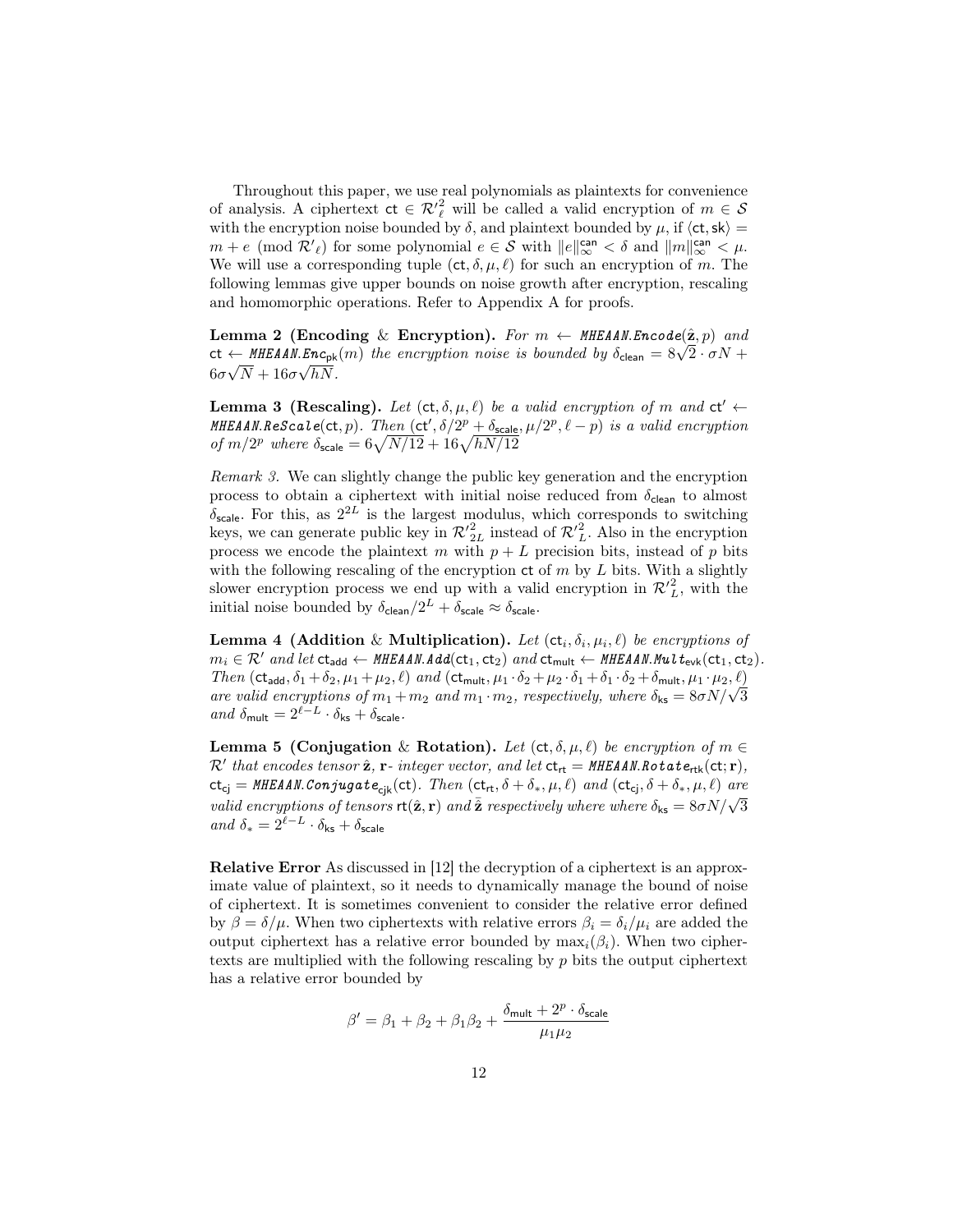according to Lemmas 3 and 4. This relative error is close to  $\beta_1 + \beta_2$  which is similar to the case of unencrypted floating-point multiplication under an appropriate choice of parameters.

For convenience of analysis, we will assume that for two ciphertexts with relatives errors  $\beta_1$  and  $\beta_2$  the relative error after multiplication and rescaling is bounded by  $\beta_1 + \beta_2 + \beta^*$  for some fixed  $\beta^*$ 

# 4 Bootstrapping for MHEAAN

Similar to HEAAN scheme, consider a ciphertext  $ct \in \mathcal{R'}_{\ell}^2$  as an element of  $\mathcal{R'}_{L}^2$  for  $L \gg \ell$ , with  $\text{Dec}(\text{ct}) = m(\textbf{x}) + e(\textbf{x}) + 2^{\ell} \cdot I(\textbf{x}) \pmod{\mathcal{R'}_L}$ . For simplicity we only consider boostrapping for full packing. However some cases of sparse packing (as sparse packing in dimension corresponding to  $M_0$ ) could be achieved using similar to HEAAN case techniques.

- MHEAAN.SlotToCoeff(ct). From the equation 2 (in appendix) we notice that linear transformation can be split into consecutive linear transformations consisting of  $\Sigma$  from the equation 1 and  $\Sigma_i'$  from the equations 3 applying to different dimensions i of  $m(\mathbf{x})$ . Output is the ciphertext that encrypts coefficients of  $m(\mathbf{x}) + e(\mathbf{x}) + 2^{\ell} \cdot I(\mathbf{x})$  in real and imaginary parts.
- $MHEAAN$ .RemoveIPart(ct) This part of algorithm is same to HEAAN. Extract real and imaginary parts of slots, evaluate polynomial function, close to  $f(x) = \frac{1}{2\pi i} \exp(\frac{2\pi i x}{2^{\ell}})$  for both parts. Combine two ciphertexts to obtain ciphertext that encrypts coefficients of  $m(\mathbf{x})$  in real and imaginary parts.
- HEAAN.CoeffToSlot(ct) Apply consecutively linear transformations  $\Sigma^{-1}$  and  $\Sigma_i^{-1}$ . The result is a ciphertext that encrypts same vector as initial ct in a higher modulus  $\mathcal{R'}_{L'}^2$  with  $L' \gg \ell$ .

The noise, correctness and performance analysis are similar to [10] with the differences that now SlotToCoeff and CoeffToSlot parts of the algorithm require  $O(\sum_{i=0}^s \sqrt{N_i})$  ciphertext rotations and  $O(\sum_{i=0}^s N_i)$  constant multiplications when performing 'baby-giant step' optimization. This is much smaller than √  $O(\sqrt{N})$  and  $O(N)$  corresponding to HEAAN case for a full slot packing  $N/2$ . We now also have to store only  $O(\sum_{i=0}^s \sqrt{N_i})$  rotations keys instead of  $O(\sqrt{N})$  keys for HEAAN case. The only drawback is that when applying consecutively linear transformations, we use more rescaling operations. For small s such as  $s = 1$ , however, it is not a big issue.

# 5 Homomorphic Evaluations of Matrix Operations

One of the purposes to design MHEAAN is to run the matrix operations naturally. Since a matrix multiplication consists of multiplications and additions for each components, every HE scheme should support the operation. However, the there is no known general practical result yet. With the structure of MHEAAN we provide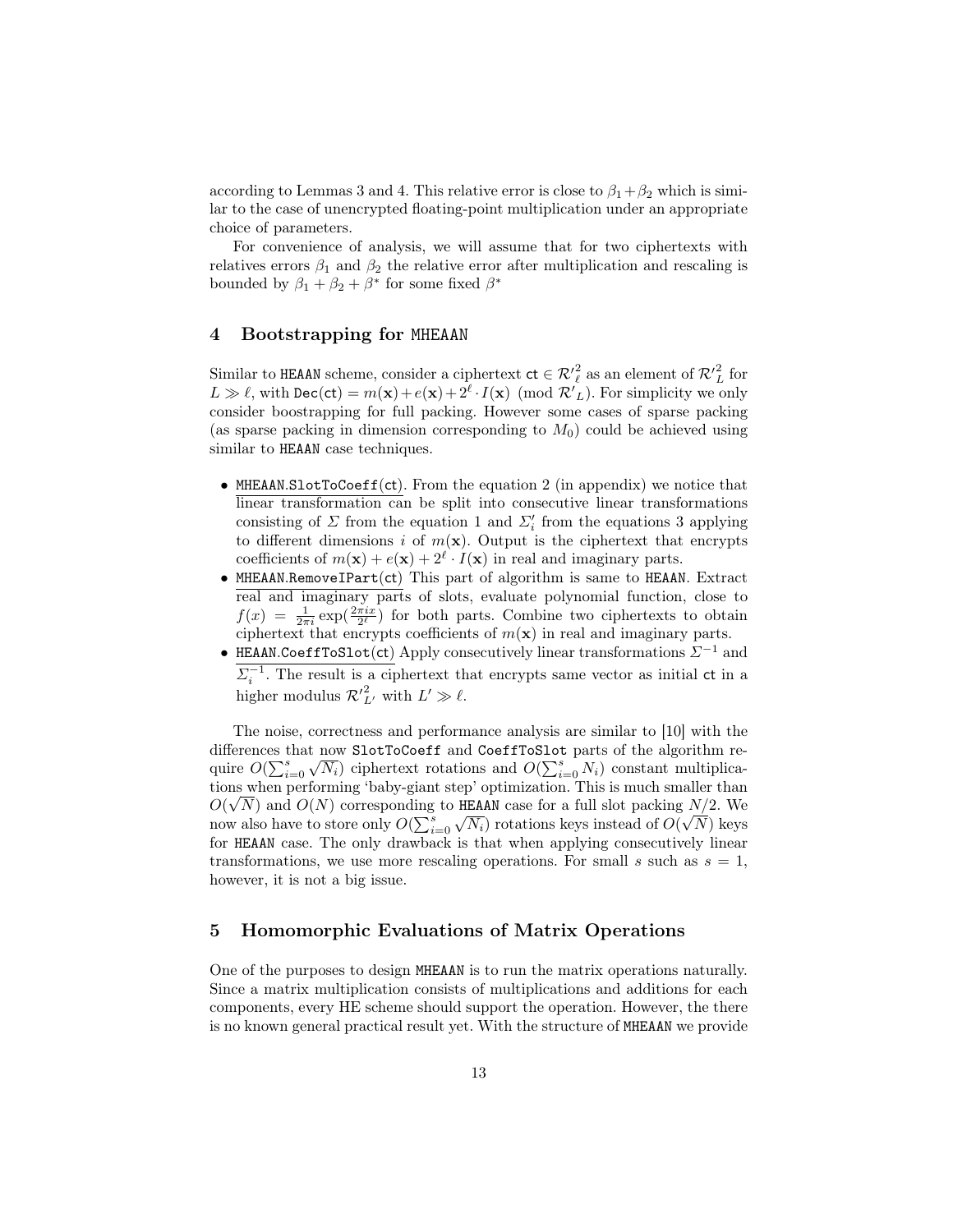algorithms for homomorphic evaluation of approximate matrix multiplication, transposition and inverse functions.

Let *n* be a divisor of both of  $N_0/2$  and  $N_1$ , in particular *n* is a power-oftwo. For simplicity we will consider only square power-of-two size matrix case for multiplication, transposition and inverse. One can keep in mind parameters  $(s, M_0, M_1) = (1, 2^k, 257)$ , in which case *n* can be up to  $min(2^{k-2}, 256)$ , and parameters  $(s, M_0, M_1) = (1, 2^k, 17)$ , in which case n can be up to  $min(2^{k-2}, 16)$ . We start with several simple auxiliary algorithms.

Remark 4. Multiplication and transposition algorithms can be extended to a non-square matrices case. Also for bigger matrices we can split them into smaller ones and use divide-and-conquer algorithm. We will omit the details as we need to consider many cases, although they are essentially similar.

Row and Column Sums Let  $ct_A$  - encryption of matrix  $A \in \mathbb{C}^{n \times n}$ . Then the algorithm 2 return the ciphertext encrypting row sums of A. Similarly we can define algorithm ColSum for column sums of A.

# Algorithm 2 Row Sum

1: procedure MHEAAN.RowSum(ct<sub>A</sub>  $\in \mathcal{R'}_{\ell}^2$ ) 2:  $ct_S \leftarrow ct_A$ 3: for  $j = 0$  to  $\log n$  do 4: ct<sub>j</sub> ← MHEAAN.Rotate(ct<sub>S</sub>,  $2^j$ , 0) 5:  $\mathsf{ct}_\mathbf{S} \leftarrow \mathsf{MHEAAN}.Add(\mathsf{ct}_\mathbf{S}, \mathsf{ct}_i)$ 6: end for  $7:$  return  $cts$ 8: end procedure

**Diagonal Extraction** Let  $I \in \mathbb{C}^{n \times n}$  be the identity matrix with  $I_k = rt(I, (k, 0)).$ We can obtain encryption of shifted diagonal of **A** by multiplying  $ct_A$  with  $I_k$ . The procedure is described in Algorithm 3.

Algorithm 3 Diagonal Extraction

1: procedure MHEAAN.DIAG( $ct_{\mathbf{A}} \in \mathcal{R'}_{\ell}^2, k, p$ )

2:  $ct_{\mathbf{A}_k} \leftarrow \text{MHEAAN.CMult}(ct_{\mathbf{A}}, \mathbf{I}_k)$ 

- $\texttt{St} \gets \texttt{MHEAAN}.\texttt{Rescale}(\texttt{ct}_{\mathbf{A}_k}, p)$
- 4: return  $ct_{\mathbf{A}_k}$
- 5: end procedure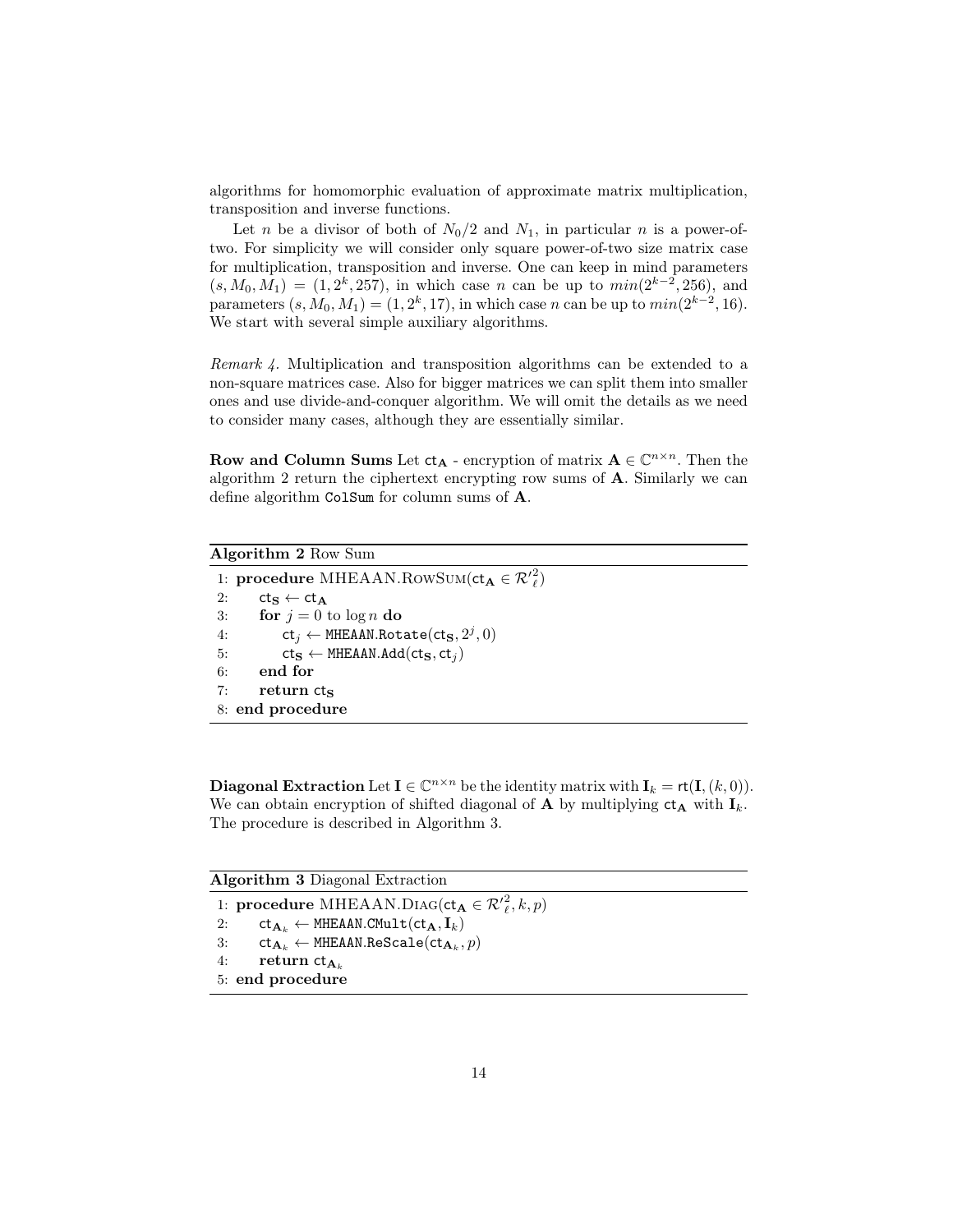### 5.1 Matrix by Vector Multiplication

Let ciphertext  $ct_v$  encrypts vector v as a matrix of size  $n \times 1$ . Remind that  $ct_v$ can be viewed as encryption of matrix of size  $n \times n$ , consisting of same columns **v**. If we multiply  $ct_{A^T}$  by  $ct_v$  and apply ColSum algorithm we obtain ciphertext encrypting  $\mathbf{w}^T = (\mathbf{A}\mathbf{v})^T$  as a matrix of size  $1 \times n$ . Matrix by vector multiplication is stated in algorithm 4. Similarly for  $w^T$  of size  $n \times 1$  we can define VecMatMult algorithm that evaluates encryption of Aw.

Algorithm 4 Matrix by Vector Multiplication

1: procedure MHEAAN.MATVECMULT( $ct_{\mathbf{A}^T}$ ,  $ct_{\mathbf{v}} \in \mathcal{R'}_{\ell}^2$ ,  $p \in \mathbb{Z}$ ) 2:  $ct_{(Av)^T} \leftarrow \text{MHEAAN.Mult}(ct_{A^T}, ct_v)$ 3:  $ct_{(Av)^T} \leftarrow \text{MHEAAN}$ .ReScale $(ct_{(Av)^T}, p)$ 4:  $ct_{(Av)^T} \leftarrow \text{MHEAAN.ColSum}(ct_{(Av)^T})$ 

5: return  $ct_{(Av)^T}$ 

6: end procedure

#### 5.2 Matrix Multiplication

We adapt Fox matrix multiplication algorithm [22] to encrypted matrix multiplication. For  $ct_A$ ,  $ct_B$  be encryptions of matrices  $\overline{A}$ ,  $B \in \mathbb{C}^{n \times n}$  with power-of-two n we define Algorithm 5.

| Algorithm 5 Matrix Multiplication |  |  |
|-----------------------------------|--|--|
|                                   |  |  |

1: **procedure** MHEAAN.MATMULT( $ct_{\mathbf{A}}, ct_{\mathbf{B}} \in \mathcal{R}'^2_{\ell}, p$ ) 2:  $ct_{\mathbf{C}} \leftarrow 0$ 3: for  $k = 0$  to  $n - 1$  do 4:  $\mathsf{ct}_{\mathbf{B}_k} \leftarrow \mathtt{MHEAAN.Diag}_k(\mathsf{ct}_\mathbf{B}, p)$ 5: for  $j = 1$  to  $log(n) - 1$  do 6:  $\mathsf{ct}_{\mathbf{B}_k} \leftarrow \mathtt{MHEAAN}. \mathtt{Add}(\mathsf{ct}_{\mathbf{B}_k},\mathtt{MHEAAN}. \mathtt{Rotate}(\mathsf{ct}_{\mathbf{B}_k},(0,2^j))$ 7: end for 8:  $\mathsf{ct}_{\mathbf{A}_k} \leftarrow \texttt{MHEAAN.ModDown}(\texttt{MHEAAN.Rotate}(\texttt{ct}_\mathbf{A},(\frac{N_0}{2} - k, 0)), p)$ 9:  $\mathsf{ct}_{\mathbf{C}_k} \leftarrow \texttt{MHEAAN.Mult}(\mathsf{ct}_{\mathbf{A}_k},\mathsf{ct}_{\mathbf{B}_k})$ 10:  $ct_{\mathbf{C}} \leftarrow \text{MHEAAN.Add}(ct_{\mathbf{C}}, ct_{\mathbf{C}_k})$ 11: end for 12:  $ct_C \leftarrow \text{MHEAAN}$ .ReScale( $ct_C, p$ ) 13: return  $ct_C$ 14: end procedure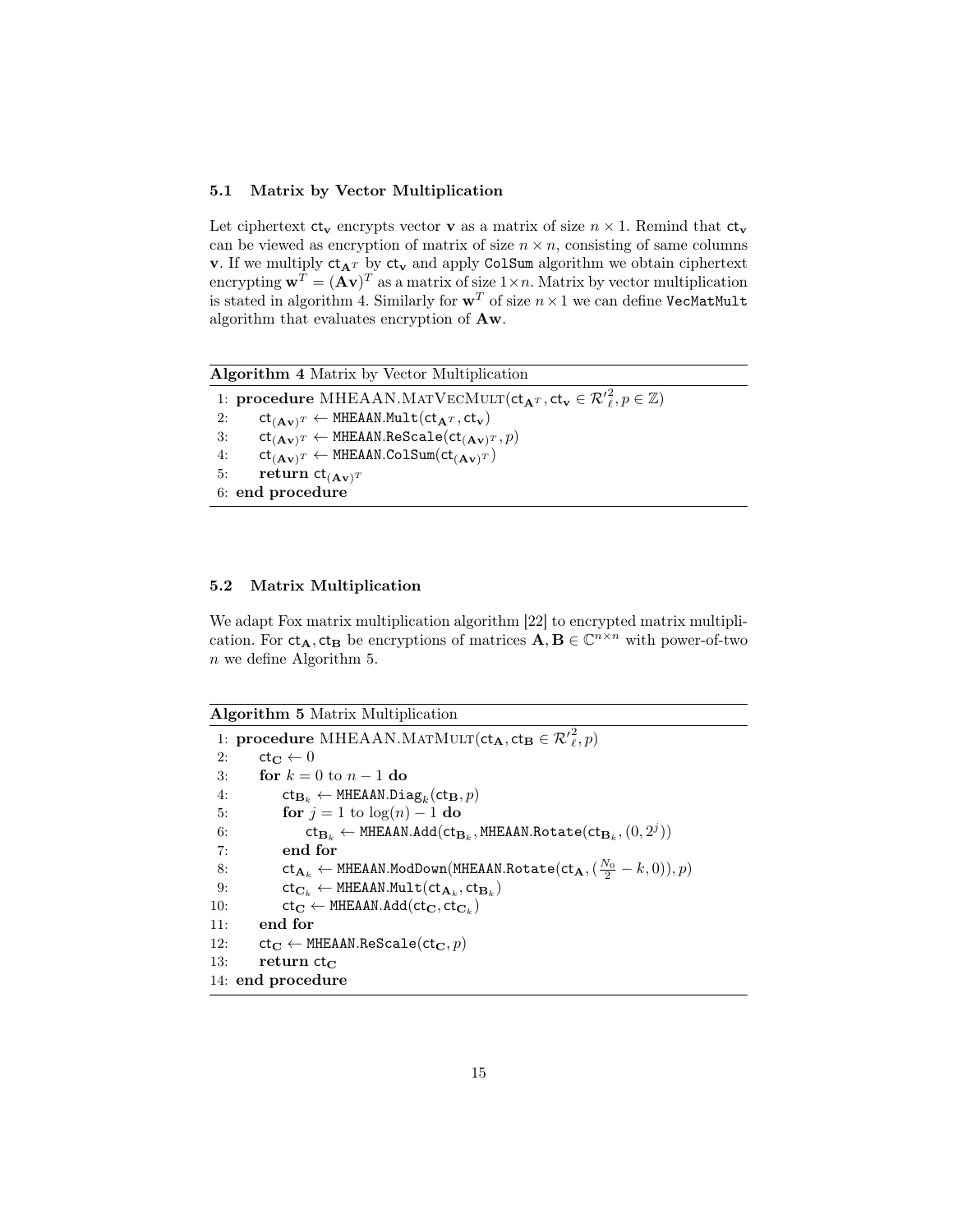Lemma 6 (Matrix Multiplication). Let  $(ct_A, \beta_A \cdot 2^p, 2^p, \ell)$  and  $(ct_B, \beta_B \cdot 2^p, \ell)$  $(2^p, 2^p, \ell)$  be encryptions of matrices  $\mathbf{A}, \mathbf{B} \in \mathbb{C}^{n \times n}$  respectively. The Algorithm 5 outputs  $(ct_C, \beta_C \cdot n \cdot 2^p, n \cdot 2^p, \ell - 2p)$  the valid encryption of  $C = AB$  where  $\beta_{\mathbf{C}} = \beta_{\mathbf{A}} + \beta_{\mathbf{B}} + (\log n + 1) \cdot \beta^*$ .

Remark 5. The plain matrix multiplication algorithm has complexity  $O(n^3)$ . The Algorithm 5 requires totally  $O(n)$  ciphertext multiplication (each of provides multiplication in parallel of  $n^2$  values) and  $O(n \log n)$  ciphertext rotations. This is almost optimal, compare to unencrypted case.

Matrix Multiplications with Permutations We will mention about more efficient algorithm for matrix multiplication. If we consider the following permutations of matrices  $\mathbf{B}'$  and  $\mathbf{C}''$  of  $\mathbf{B}$  and  $\mathbf{C} = \mathbf{AB}$  respectively.

$$
\mathbf{B}' = \begin{bmatrix} b_{0,0} & b_{1,n-1} & \cdots & b_{n-1,1} \\ b_{0,1} & b_{1,0} & \cdots & b_{n-1,2} \\ \vdots & \vdots & \vdots \\ b_{0,n-1} & b_{1,n-2} & \cdots & b_{n-1,0} \end{bmatrix}, \mathbf{C}'' = \begin{bmatrix} c_{0,0} & c_{0,n-1} & \cdots & c_{0,1} \\ c_{1,1} & c_{1,0} & \cdots & c_{1,2} \\ \vdots & \vdots & \ddots & \vdots \\ c_{n-1,n-1} & c_{n-1,n-2} & \cdots & c_{n-1,0} \end{bmatrix}
$$

Then for given encryptions of  $A$  and  $B'$ , Algorithm 6 outputs encryption of  $C''$ - permutation of matrix C. The Algorithm 6 requires totally  $O(n)$  ciphertext multiplication (each of provides multiplication in parallel of  $n^2$  values) and  $O(n)$ ciphertext rotations. This is asymptotically optimal, compare to unencrypted case. However this algorithm is seems to be not practical for more complicated tasks as it does not preserve the matrix structure in slots.

Algorithm 6 Matrix Multiplication with Permutations

1: procedure MHEAAN.MATMULTPERMUTE $(ct_{\mathbf{A}}, ct_{\mathbf{B}'} \in \mathcal{R}'^2_{\ell}, p)$ 2:  $ct_{\mathbf{C}''} \leftarrow 0$ 3: for  $k = 0$  to  $n - 1$  do 4:  $ct_{\mathbf{A}_k} \leftarrow \text{MHEAAN.Rotate}(\text{ct}_\mathbf{A}, (k, 0))$ 5:  $\mathsf{ct}_{\mathbf{B}'_k} \leftarrow \mathtt{MHEAAN.Rotate}(\mathsf{ct}_{\mathbf{B}'}, (k, k))$ 6:  $\mathsf{ct}_{\mathbf{C}_k''} \leftarrow \mathsf{MHEAAN.Mult}(\mathsf{ct}_{\mathbf{A}_k}, \mathsf{ct}_{\mathbf{B}_k'})$ 7:  $\text{ct}_{\mathbf{C}''} \leftarrow \text{MHEAAN.Add}(\text{ct}_{\mathbf{C}}, \text{ct}_{\mathbf{C}_k''})$ 8: end for 9:  $ct_{\mathbf{C}''} \leftarrow \text{MHEAAN}$ .ReScale( $ct_{\mathbf{C}''}, p$ ) 10: return  $ct_{C}$ 11: end procedure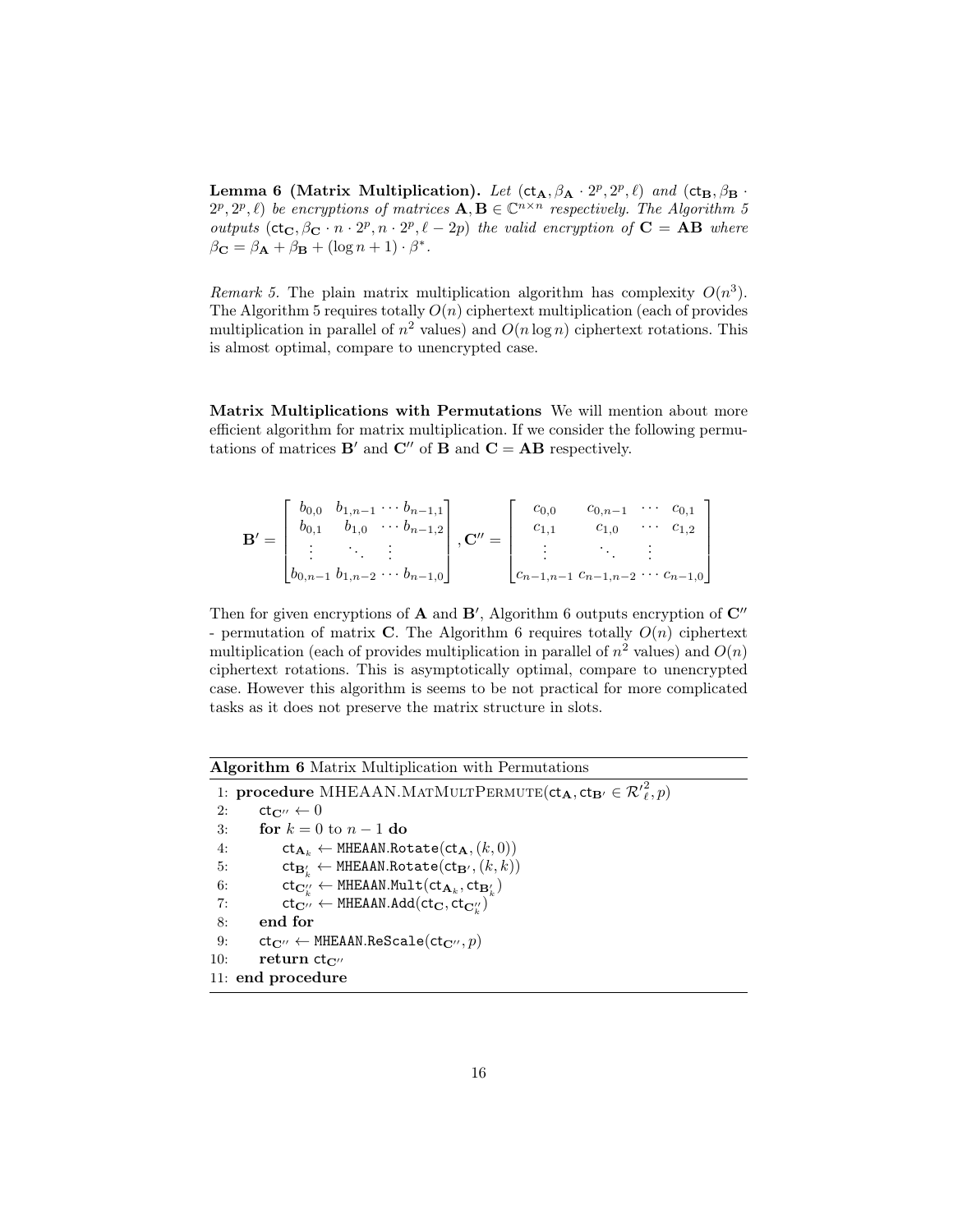#### 5.3 Matrix Transposition

With Diag algorithm we can extract all the shifted diagonals of matrix **A**. We can notice that transposed matrix  $A<sup>T</sup>$  is actually consist of same shifted diagonals  $\mathbf{A}_k$  of matrix  $\mathbf{A}$ , rotated by  $(k, -k)$  slots.

#### Algorithm 7 Matrix Transposition

1: **procedure** MHEAAN.MATTRANSPOSE( $ct_{\mathbf{A}} \in \mathcal{R}'^2_{\ell}, p$ ) 2:  $ct_{\mathbf{A}T} \leftarrow 0$ 3: for  $k = 0$  to  $n - 1$  do 4:  $\mathsf{ct}_{\mathbf{A}_k} \leftarrow \texttt{MHEAAN.Diag}_k(\mathsf{ct}_\mathbf{A}, p)$ 5:  $\mathsf{ct}_{\mathbf{A}_k} \leftarrow \texttt{MHEAAN.Rotate}(\mathsf{ct}_{\mathbf{A}_k}, (k, -k))$ 6:  $ct_{\mathbf{A}^T} \leftarrow \text{MHEAAN.Add}(ct_{\mathbf{A}^T}, ct_{\mathbf{A}_k})$ 7: end for  $\mathbb{R}^2 \colon \quad \mathsf{ct}_{\mathbf{A}_k} \leftarrow \mathsf{MHEAAN}.\mathtt{Rescale}(\mathsf{ct}_{\mathbf{A}_k}, p)$ 9: return  $ct_{\mathbf{A}_k}$ 10: end procedure

Lemma 7 (Matrix Transposition). Let  $(ct_A, \beta_A \cdot 2^p, 2^p, \ell)$  be an encryption of matrix  $\mathbf{A} \in \mathbb{C}^{n \times n}$ . The Algorithm  $\gamma$  outputs  $(\mathsf{ct}_{\mathbf{A}^T}, \beta_{\mathbf{A}^T} \cdot 2^p, 2^p, \ell - p)$  the valid encryption of  $\mathbf{A}^T$  where  $\beta_{\mathbf{A}^T} = \beta_{\mathbf{A}} + \beta^*$ .

### 5.4 Matrix Inverse

For matrix inverse we can adapt Schulz algorithm [41] to encrypted approximate inverse circuit. However for MHEAAN we use a matrix version algorithm described in [9] and adopted in [12] as it more practical due to power-of-two degrees of matrix in the circuit. The algorithm is described below.

Assume that invertible square matrix **A** satisfies  $\|\mathbf{A}\| \leq \epsilon < 1$  for  $\mathbf{A} =$  $\mathbf{I} - \frac{1}{2^t} \mathbf{A}$ , for some  $t \geq 0$  then we get

$$
\frac{1}{2^t}\mathbf{A}(\mathbf{I} + \bar{\mathbf{A}})(\mathbf{I} + \bar{\mathbf{A}}^2) \dots (\mathbf{I} + \bar{\mathbf{A}}^{2^{r-1}}) = 1 - \bar{\mathbf{A}}^{2^r}
$$

We can see that  $\|\bar{\mathbf{A}}^{2^r}\| \leq \|\bar{\mathbf{A}}\|^{2^r} \leq \epsilon^{2^r}$ , hence  $\frac{1}{2^t} \prod_{j=0}^{r-1} (\mathbf{I} + \bar{\mathbf{A}}^{2^j}) = \mathbf{A}^{-1} (1 \overline{A}^{2r}$ ) is an approximate inverse of **A** for  $\epsilon^{2r} \ll 1$ . We will slightly strengthen the condition on  $\epsilon$  in the following lemma:

Lemma 8 (Matrix Inverse). Let  $(ct_{\bar{A}}, \beta \cdot \epsilon 2^p/n, \epsilon 2^p/n, \ell)$  be an encryption of  $matrix \ \bar{A} \in \mathbb{C}^{n \times n}$ , and  $\|\bar{A}\| = \|\mathbf{I} - \frac{1}{2^t}A\| \leq \epsilon < \frac{n-1}{n}$  for some t. The Algorithm 8 outputs  $(\mathsf{ct}_{\mathbf{V}_r}, \beta_{\mathbf{V}_r} \cdot n^{1/n} 2^{p-t}, n^{1/n} 2^{p-t}, \ell - 2pr - t)$  the valid encryption of  $\mathbf{A}^{-1}$ where  $\beta_{\mathbf{V}_r} = 2\beta + (r+1) \cdot (1 + \log n) \cdot \beta^*$ . So we have that the output message bound is close to  $2^{p-t}$  and error growth linearly in r.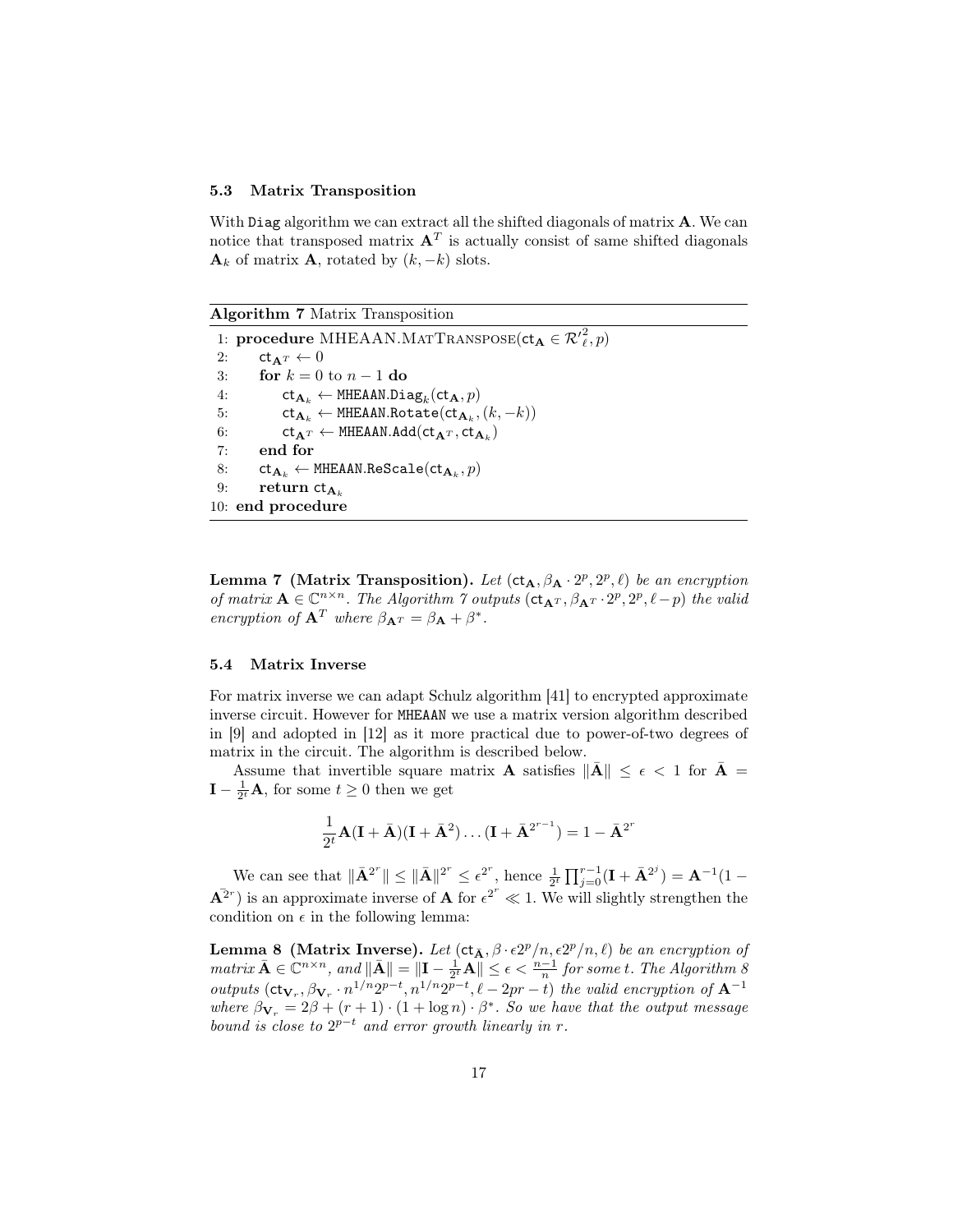Algorithm 8 Matrix Inverse

1: procedure MHEAAN.MATINV( $ct_{\bar{\mathbf{A}}} \in \mathcal{R'}_{\ell}^2, r, p \in \mathbb{Z}$ ) 2:  $i = \text{MHEAAN}$ . Encode  $(I, p)$ 3:  $ct_{\mathbf{A}_0} \leftarrow ct_{\bar{\mathbf{A}}}$ 4:  $ct_{\mathbf{V}_0} \leftarrow \text{MHEAAN.ModDown}(i + ct_{\bar{\mathbf{A}}}, p)$ 5: **for**  $j = 0$  to  $r - 1$  do 6: ct $_{\mathbf{A}_j}$  ← MHEAAN.ReScale(MHEAAN.MatMult(ct $_{\mathbf{A}_{j-1}},$ ct $_{\mathbf{A}_{j-1}}), p)$ 7:  $\mathsf{ct}_{\mathbf{V}_{j+1}} \leftarrow \texttt{MHEAAN}.{\tt ReScale}(\texttt{MHEAAN}.{\tt MatMult}(\mathsf{ct}_{\mathbf{V}_{j}},i+\mathsf{ct}_{\mathbf{A}_{j}}),p)$ 8: end for  $9: \qquad \mathsf{ct}_{\mathbf{V}_r} \leftarrow \mathtt{MHEAAN}.\mathtt{Rescale}(\mathsf{ct}_{\mathbf{V}_r},t)$ 10: return  $ct_{V_r}$ 11: end procedure

# 6 Implementation Results

In this section, we provide implementation results with concrete parameter setting. Our implementation is based on the NTL C++ library running over GMP. Every experimentation was performed on a machine with an Intel $(R)$  Xeon $(R)$ CPU E5-2620 v4 @ 2.10GHz processor with 8 CPUs using a parameter set with 80-bit security level.

**Parameters Setting** The dimensions of a cyclotomic ring  $\mathcal{R}'$  are chosen following the security estimator of Albrecht et al. [1] for the learning with errors problem.

|         | $\vert$ parameter $\vert N = N_0 \cdot N_1 \vert$ | $\sigma$ | $h_{-}$ | $L_{max}$      |
|---------|---------------------------------------------------|----------|---------|----------------|
| $Set_1$ | $2^{13}$                                          |          |         | $\approx 155$  |
| $Set_2$ | $2^{14}$                                          | 6.4 64   |         | $\approx 310$  |
| $Set_3$ | 215                                               |          |         | $\approx 620$  |
| $Set_4$ | 916                                               |          |         | $\approx 1240$ |

Table 1. Parameter settings for MHEAAN

We use the discrete Gaussian distribution of standard deviation  $\sigma$  to sample error polynomials and set the Hamming weight  $h$  in a multivariate representation of a secret key  $s(\mathbf{x})$ .

We skip the results of the evaluation of component wise operations such as inverse, exponent, sigmoid functions, etc. Please refer to [12] for more details on evaluating these circuits.

Bootstrapping In Table 2, we present the parameter setting and performance results for full slots bootstrapping. Parameters  $r, p, L_{in}$  have the same meaning as r,  $log(p)$ ,  $log(q)$  in [10] and similarly were chosen experimentally based on the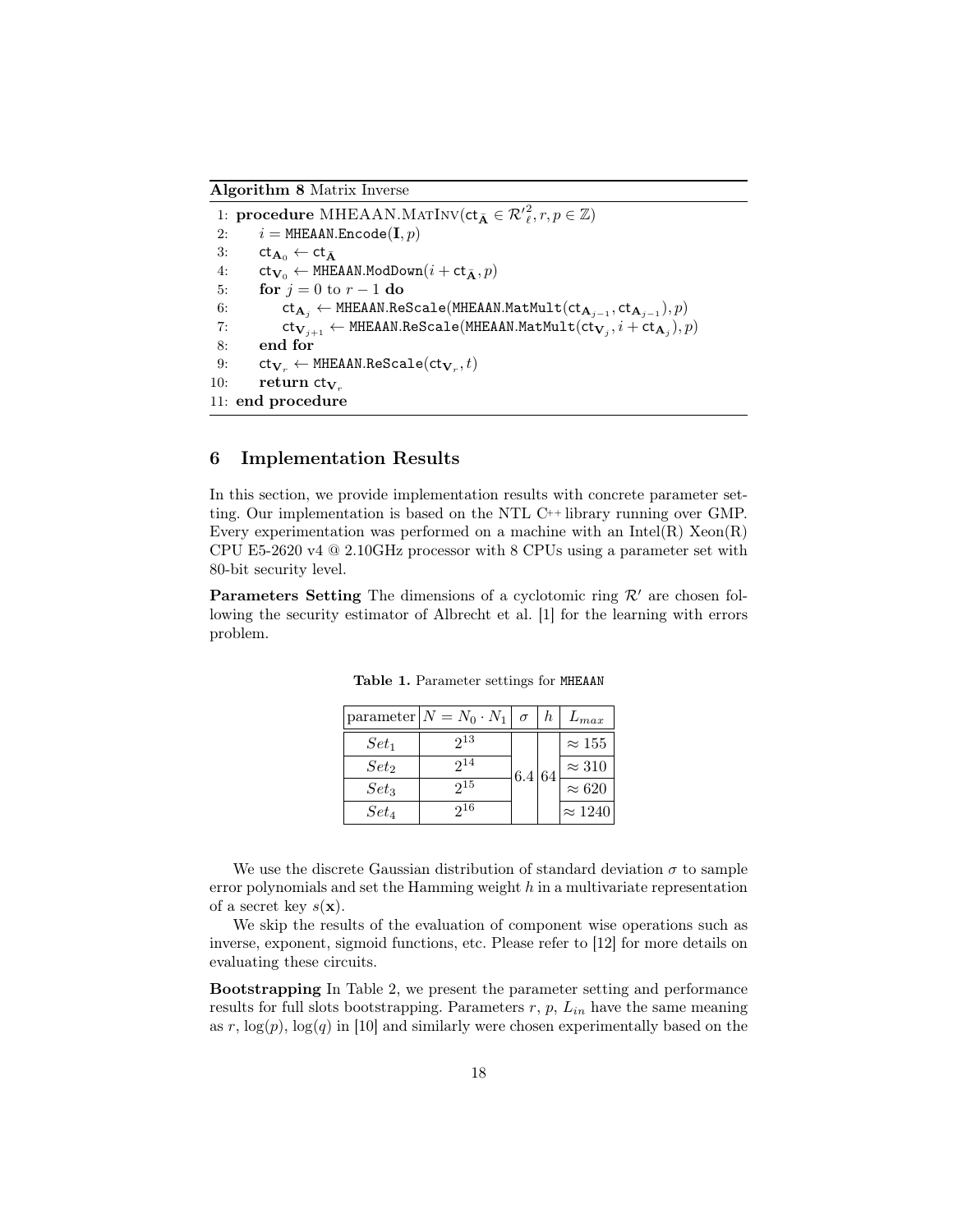bootstrapping error. For sufficiently large number  $r$  we maintain the precision of the output plaintext.  $L_{in}$  and  $L_{out}$  corresponds to the number of modulus bits before and after bootstrapping respectively. The running times are only for ciphertext operations and exclude encryption and decryption procedures.

parameter |  $N_0$  |  $N_1$  |  $r$  |  $p$  |  $L_{in}$  |  $L_{max}$  |  $L_{out}$  | precision | time | amor  $_{Boot_1}$ 256 256  $7|35|40|1240|517|16 bits$  2.5min 4.58ms  $Boot_2$  | | | 8 43 50 | 1240 | 312 | 20 bits  $|2.63$ min | 4.83ms

Table 2. Implementation results for bootstrapping

Evaluation of Matrix Circuits In Table 3, we present the parameter setting and performance results for matrix multiplication, matrix 16-th power, and inverse.  $L_{in}$  and  $L_{out}$  corresponds to the number of modulus bits before and after operations respectively. The running times are only for ciphertext operations and exclude encryption and decryption procedures.

The homomorphic evaluation of the circuit  $M^{16}$  can be evaluated by squaring a matrix 4 times. Computing the matrix inverse homomorphically is done by evaluating a matrix polynomial up to degree 15 as was shown in Algorithm 8.

| Function          | $\boldsymbol{n}$ | $N_0$ | $N_1$ | $\overline{p}$ | $L_{in}$ | $L_{out}$ | time            |
|-------------------|------------------|-------|-------|----------------|----------|-----------|-----------------|
|                   | 16               | 512   | 16    |                |          |           | 0.15s           |
| $\mathbf{M}^T$    | 16               | 64    | 256   |                | 65       | 35        | 0.27s           |
|                   | 64               | 128   | 256   |                |          |           | 1.82s           |
|                   | 16               | 512   | 16    |                |          |           | 0.51s           |
| $M_1M_2$          | 16               | 64    | 256   |                | 100      | 40        | 0.98s           |
|                   | 64               | 128   | 256   | 30             |          |           | 10.72s          |
|                   | 16               | 1024  | 16    |                |          |           | 6.82s           |
| $\mathbf{M}^{16}$ | 16               | 64    | 256   |                | 300      | 60        | 17.23s          |
|                   | 64               | 128   | 256   |                |          |           | 87.65s          |
|                   | 16               | 1024  | 16    |                |          |           | 10.61s          |
| $\mathbf{M}^{-1}$ | 16               | 64    | 256   |                | 300      | 60        | 12.87s          |
|                   | 64               | 128   | 256   |                |          |           | $2.1\text{min}$ |

Table 3. Implementation results for  $n \times n$  matrices M, M<sub>1</sub>, M<sub>2</sub>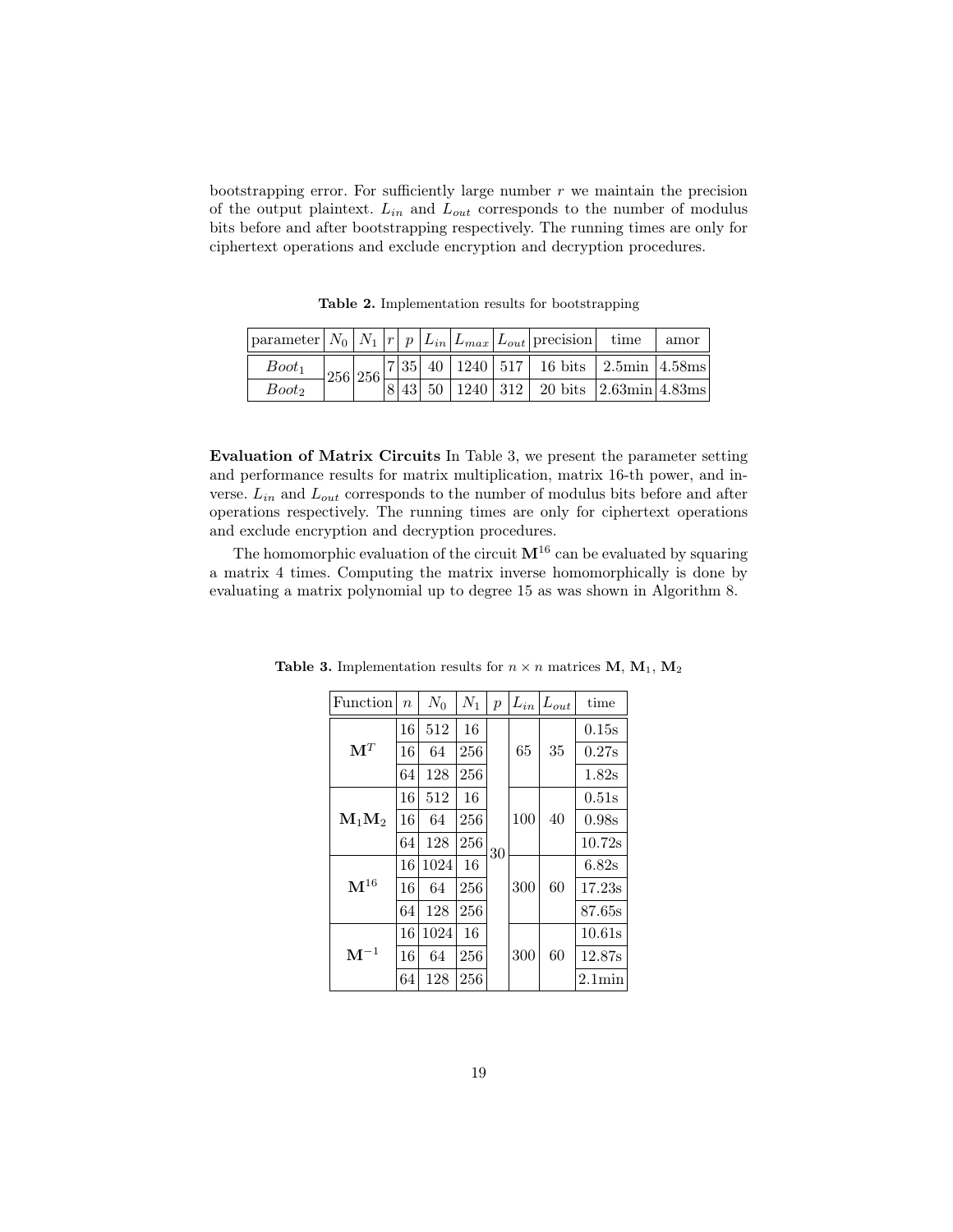# 7 Evaluation of Deep Neural Network Classification Algorithm

As an application of MHEAAN we propose a DNN classification algorithm with an arbitrary number of layers. Our implementation of algorithm is non-interactive and keep both data and model itself in encrypted state.

DNN model. We briefly describe the flow of DNN classification algorithm. DNN model consists of  $l + 1$  number of layers. For simplicity we enumerate the layers starting from 0. Each layer contains  $n_i$  number of nodes for  $i = 0, \ldots l$ . The layer 0 is input layer, the layer  $l$  is output layer, and the others are hidden layers. Each of the hidden layers and the output layer has a corresponding weight matrix  $\mathbf{W}_i \in \mathbb{R}^{n_i \times n_{i-1}}$  and a bias vector  $\mathbf{b}_i \in \mathbb{R}^{n_i}$ . For the input vector  $\mathbf{a}_0 \in \mathbb{R}^{n_0}$ , we consecutively calculate the linear transformation part  $z_i = W_i a_{i-1} + b_i$ , and the activation part  $\mathbf{a}_i = g_i(\mathbf{z}_i)$  at the each hidden layer. For the output layer we calculate the linear transformation part  $z_l = W_l a_{l-1} + b_l$  and the index of largest value in  $z_l$  is the classification output.

| Algorithm 9 Linear Transformation Column to Row                                                                                        |
|----------------------------------------------------------------------------------------------------------------------------------------|
| 1: procedure MHEAAN.LTCOLROW( $ct_{a}$ , $ct_{wT}$ , $ct_{bT} \in \mathcal{R}'^2$ , $p \in \mathbb{Z}$ )                               |
| $\mathsf{ct}_{(\mathbf{Wa})^T} \leftarrow \texttt{MHEAAN.VecMatMult}(\mathsf{ct}_\mathbf{a},\mathsf{ct}_\mathbf{W^T}, p)$<br>2:        |
| $\mathsf{ct}_{\mathbf{z}^T} \leftarrow \mathsf{MHEAAN}. \mathsf{Add}(\mathsf{ct}_{(\mathbf{Wa})^T}, \mathsf{ct}_{\mathbf{b}^T})$<br>3: |
| return $ct_z$<br>4:                                                                                                                    |
| 5: end procedure                                                                                                                       |
|                                                                                                                                        |

Algorithm 10 Linear Transformation Row to Column

```
1: procedure MHEAAN.LTRowCoL(ct_{aT}, ct_{W}, ct_{b} \in \mathcal{R}'_{\ell}^{2}, p \in \mathbb{Z})
2: ct_{\mathbf{W}\mathbf{a}} \leftarrow \text{MHEAAN}. \text{MatVecMult}(ct_{\mathbf{a}^T}, ct_{\mathbf{W}}, p)<br>3: ct_z \leftarrow \text{MHEAAN}. \text{Add}(ct_{\mathbf{W}_\mathbf{a}}, ct_{\mathbf{b}})ct_z \leftarrow MHEAAN.Add(ct_{Wa}, ct_b)
4: return ct_z5: end procedure
```
Our approach. For the linear transformation part we use Algorithms 9 and 10 along with divide-and-conquer algorithm. We use sigmoid as activation function for all hidden layers, and for activation part we use the polynomial approximations of sigmoid function, introduced in [31]. In particular we use the degree 7 least square approximation polynomial  $g(x)$  of  $\frac{1}{1+e^x}$ .

$$
g(x) = 0.5 - 1.73496 \cdot \frac{x}{8} + 4.19407 \cdot \left(\frac{x}{8}\right)^3 - 5.43402 \cdot \left(\frac{x}{8}\right)^5 + 2.50739 \cdot \left(\frac{x}{8}\right)^7
$$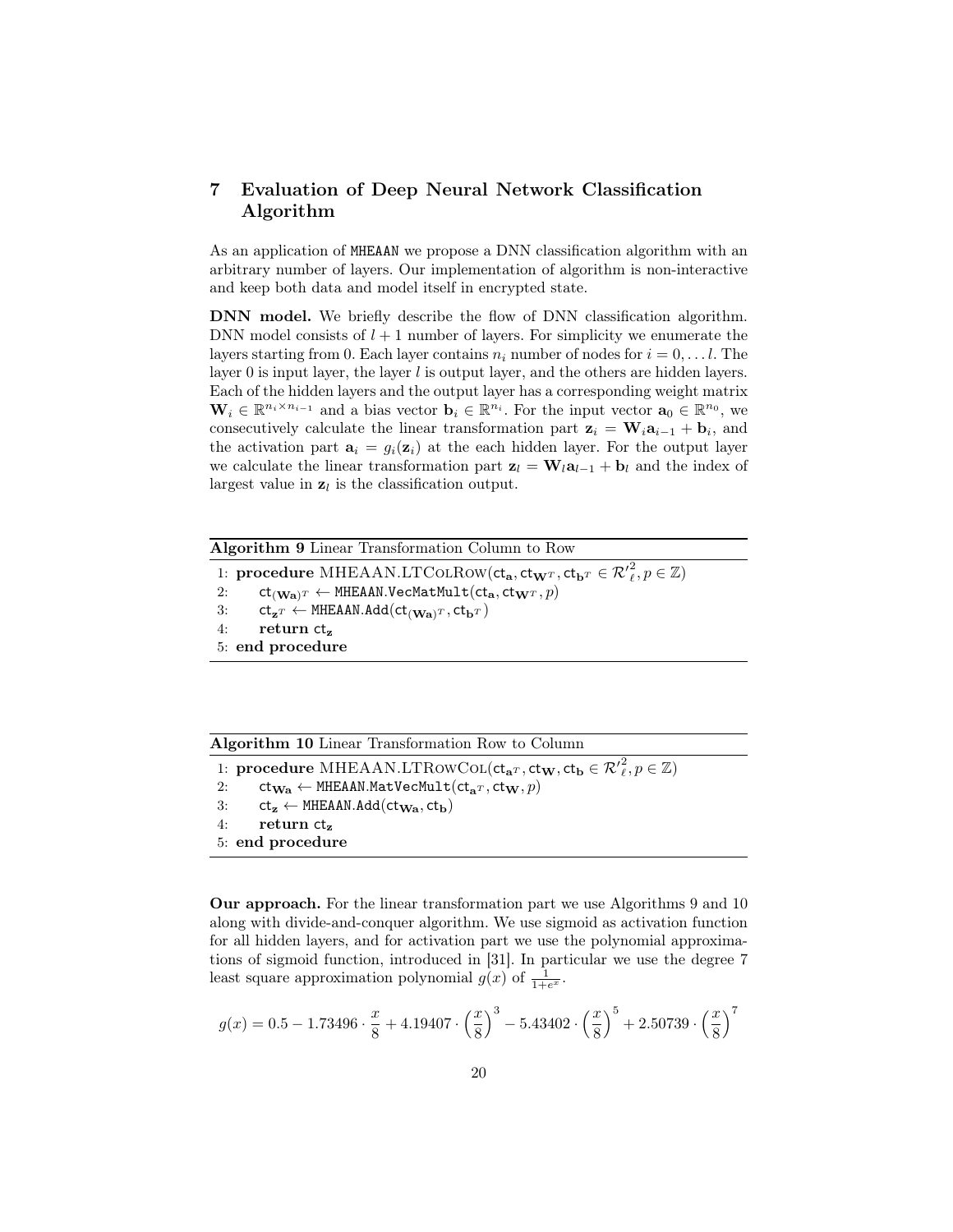We first apply LTColRow to  $ct_{\mathbf{a}_0}$ ,  $ct_{\mathbf{W}_1^T}$ ,  $ct_{\mathbf{b}_1^T}$  and obtain  $ct_{\mathbf{z}_1^T}$ . Then we evaluate  $ct_{a_i^T}$  using polynomial approximation  $g(x)$  of sigmoid function. After then we apply LTRowCol to  $ct_{a_1^T}$ ,  $ct_{W_2}$ ,  $ct_{b_2}$  to obtain  $ct_{z_2}$  and etc. For each linear transformation part we lose p modulus bits and for each activation part we lose  $3p + 3$  modulus bits. With sufficiently large initial modulus bits L and with the bootstrapping algorithm we can evaluate DNN classification with an arbitrary number of layers.

In Table 4 we present the parameter settings, performances, and accuracy results with one, two and four hidden layers. Our DNN classification algorithm applied to MNIST dataset [32] with sigmoid activation functions. The running times are only for ciphertext operations, and exclude times for encryption and decryption procedures. Accuracy is similar to the accuracy of predictions on unencrypted data, which is about 97.9%.

| parameter        | $N_0$ | $\, \cdot \, N_1 +$ | $\mathcal{D}$ |            | $ L_{in} L_{out} l $ | $n_0$ | $(n_1,\ldots,n_l)$                              | time            |
|------------------|-------|---------------------|---------------|------------|----------------------|-------|-------------------------------------------------|-----------------|
| $DNN_1$          |       |                     |               | 30 300     | 147                  | 2 784 | (1024, 10)                                      | 55s             |
| $DNN_2$          | 128   |                     |               | 256 30 400 | 124                  | 3 784 | (1024, 256, 10)                                 | 76s             |
| $DNN_3$          |       |                     |               | 30 600     | 78                   |       | 5 784 (1024,1024,1024,256,10)                   | $3.5\text{min}$ |
| DNN <sub>4</sub> |       |                     |               | 30 300     | 147                  | 2 784 | (1024, 10)                                      | 59s             |
| $DNN_5$          | 2048  | 16                  |               | 30 400     | 124                  | 3 784 | (1024, 256, 10)                                 | 81s             |
| $DNN_6$          |       |                     |               | 30 600     | 78                   |       | $5 784 (1024,1024,1024,256,10) 3.8 \text{mins}$ |                 |

Table 4. Implementation results for DNN prediction phase

### 8 Conclusion

In this work, we present MHEAAN - a variant of the HEAAN homomorphic encryption scheme. MHEAAN takes advantage of HEAAN by supporting standard approximate HE operations. With a multi-dimensional packing MHEAAN enjoys more functionality like efficient operations on matrices and practical bootstrapping even for large number of slots. As an application of MHEAAN we propose a non-interactive deep neural network classification algorithm for deep neural network structure with an arbitrary humber of hidden layers.

One of the future works could be applying MHEAAN to classification algorithms for general Neural Network architectures like Convolutional Neural Networks (CNN) and Recurrent Neural Networks (RNN). Another interesting problem is to achieve learning phase of the Neural Networks with multiple layer structure. We believe that the idea of multi-dimensional variant could have a great potential for these as well as for other applications requiring computations on matrices and tensors.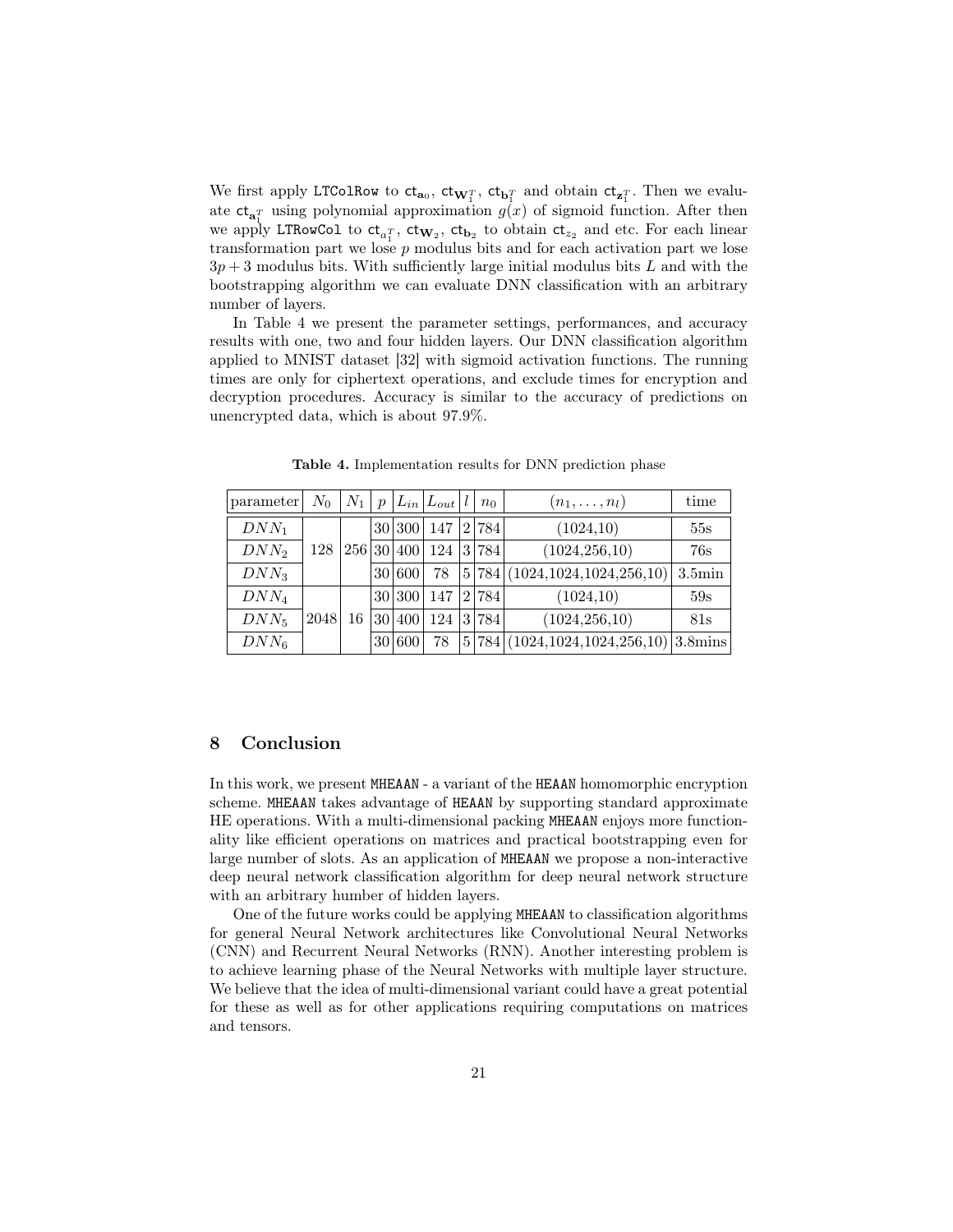# 9 Acknowledgements

This work was partly supported by Institute for Information communications Technology Promotion (IITP) grant funded by the Korea government (MSIT) (No.B0717-16-0098) and by the National Research Foundation of Korea (NRF) Grant funded by the Korean Government (MSIP) (No.2017R1A5A1015626). The authors would like to thank Duhyeong Kim and Yongha Son for giving valuable comments to the technical part of the paper.

# References

- 1. M. R. Albrecht, R. Player, and S. Scott. On the concrete hardness of learning with errors. Journal of Mathematical Cryptology, 9(3):169–203, 2015.
- 2. J. W. Bos, K. Lauter, J. Loftus, and M. Naehrig. Improved security for a ringbased fully homomorphic encryption scheme. In Cryptography and Coding, pages 45–64. Springer, 2013.
- 3. F. Bourse, M. Minelli, M. Minihold, and P. Paillier. Fast homomorphic evaluation of deep discretized neural networks. IACR Cryptology ePrint Archive, 2017:1114, 2017.
- 4. Z. Brakerski. Fully homomorphic encryption without modulus switching from classical GapSVP. In Advances in Cryptology–CRYPTO 2012, pages 868–886. Springer, 2012.
- 5. Z. Brakerski, C. Gentry, and V. Vaikuntanathan. (Leveled) fully homomorphic encryption without bootstrapping. In Proc. of ITCS, pages 309–325. ACM, 2012.
- 6. Z. Brakerski and V. Vaikuntanathan. Efficient fully homomorphic encryption from (standard) LWE. In Proceedings of the 2011 IEEE 52nd Annual Symposium on Foundations of Computer Science, FOCS'11, pages 97–106. IEEE Computer Society, 2011.
- 7. Z. Brakerski and V. Vaikuntanathan. Fully homomorphic encryption from Ring-LWE and security for key dependent messages. In Advances in Cryptology– CRYPTO 2011, pages 505–524. Springer, 2011.
- 8. W. Castryck, I. Iliashenko, and F. Vercauteren. Provably weak instances of ringlwe revisited. In Annual International Conference on the Theory and Applications of Cryptographic Techniques, pages 147–167. Springer, 2016.
- 9. G. S. Çetin, Y. Doröz, B. Sunar, and W. J. Martin. An investigation of complex operations with word-size homomorphic encryption. Cryptology ePrint Archive, Report 2015/1195, 2015. http://eprint.iacr.org/2015/1195.
- 10. J. H. Cheon, K. Han, A. Kim, M. Kim, and Y. Song. Bootstrapping for approximate homomorphic encryption. Cryptology ePrint Archive, Report 2018/153, 2018. https://eprint.iacr.org/2018/153.
- 11. J. H. Cheon, A. Kim, M. Kim, and Y. Song. Implementation of HEAAN, 2016. https://github.com/kimandrik/HEAAN.
- 12. J. H. Cheon, A. Kim, M. Kim, and Y. Song. Homomorphic encryption for arithmetic of approximate numbers. In Advances in Cryptology–ASIACRYPT 2017: 23rd International Conference on the Theory and Application of Cryptology and Information Security, pages 409–437. Springer, 2017.
- 13. J. H. Cheon and D. Stehlé. Fully homomophic encryption over the integers revisited. In Advances in Cryptology–EUROCRYPT 2015, pages 513–536. Springer, 2015.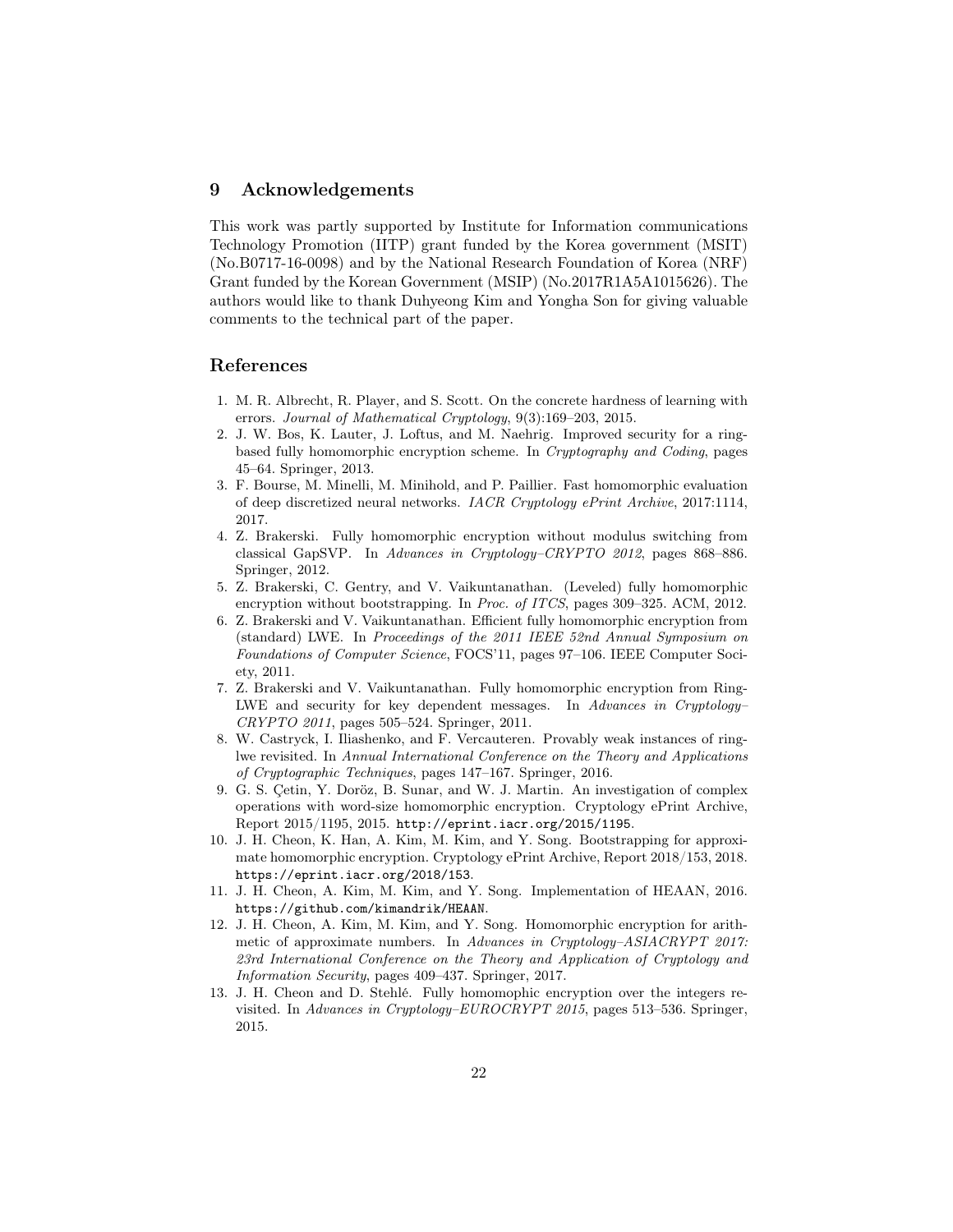- 14. I. Chillotti, N. Gama, M. Georgieva, and M. Izabachène. Tfhe: Fast fully homomorphic encryption over the torus. IACR Cryptology ePrint Archive, 2018:421, 2018.
- 15. J.-S. Coron, T. Lepoint, and M. Tibouchi. Scale-invariant fully homomorphic encryption over the integers. In Public-Key Cryptography–PKC 2014, pages 311– 328. Springer, 2014.
- 16. I. Damgård, V. Pastro, N. Smart, and S. Zakarias. Multiparty computation from somewhat homomorphic encryption. In Advances in Cryptology–CRYPTO 2012, pages 643–662. Springer, 2012.
- 17. M. v. Dijk, C. Gentry, S. Halevi, and V. Vaikuntanathan. Fully homomorphic encryption over the integers. In Advances in Cryptology–EUROCRYPT 2010, pages 24–43. Springer, 2010.
- 18. Y. Doröz, Y. Hu, and B. Sunar. Homomorphic AES evaluation using the modified LTV scheme. Designs, Codes and Cryptography, 80(2):333–358, 2016.
- 19. L. Ducas and D. Micciancio. FHEW: Bootstrapping homomorphic encryption in less than a second. In Advances in Cryptology–EUROCRYPT 2015, pages 617–640. Springer, 2015.
- 20. D. H. Duong, P. K. Mishra, and M. Yasuda. Efficient secure matrix multiplication over lwe-based homomorphic encryption. volume 67, pages 69–83. 2016.
- 21. Y. Elias, K. E. Lauter, E. Ozman, and K. E. Stange. Provably weak instances of ring-lwe. In Annual Cryptology Conference, pages 63–92. Springer, 2015.
- 22. G. Fox and S. Otto. Matrix algorithms on a hypercube i: Matrix multiplication. Parallel Computing, 4:17–31, 1987.
- 23. C. Gentry. A fully homomorphic encryption scheme. PhD thesis, Stanford University, 2009. http://crypto.stanford.edu/craig.
- 24. C. Gentry, S. Halevi, and N. P. Smart. Homomorphic evaluation of the AES circuit. In Advances in Cryptology–CRYPTO 2012, pages 850–867. Springer, 2012.
- 25. C. Gentry, A. Sahai, and B. Waters. Homomorphic encryption from learning with errors: Conceptually-simpler, asymptotically-faster, attribute-based. In Advances in Cryptology–CRYPTO 2013, pages 75–92. Springer, 2013.
- 26. S. Halevi and V. Shoup. Algorithms in helib. In Advances in Cryptology CRYPTO 2014 - 34th Annual Cryptology Conference, Santa Barbara, CA, USA, August 17- 21, 2014, Proceedings, Part I, pages 554–571, 2014.
- 27. S. Halevi and V. Shoup. Bootstrapping for helib. In Advances in Cryptology– EUROCRYPT 2015, pages 641–670. Springer, 2015.
- 28. S. Halevi and V. Shoup. Faster homomorphic linear transformations in helib. In Advances in Cryptology - CRYPTO 2018 - 38th Annual International Cryptology Conference, Santa Barbara, CA, USA, August 19-23, 2018, Proceedings, Part I, pages 93–120, 2018.
- 29. E. Hesamifard, H. Takabi, and M. Ghasemi. Cryptodl: Deep neural networks over encrypted data. CoRR, abs/1711.05189, 2017.
- 30. R. Hiromasa, M. Abe, and T. Okamoto. Packing messages and optimizing bootstrapping in gsw-fhe. In Public-Key Cryptography – PKC 2015, pages 699–715. Springer, 2015.
- 31. A. Kim, Y. Song, M. Kim, K. Lee, and J. H. Cheon. Logistic regression model training based on the approximate homomorphic encryption. https://eprint.iacr.org/2018/254.
- 32. Y. LeCun, C. Cortes, and C. Burges. Mnist handwritten digit database.  $AT\&T$ Labs [Online]. Available: http://yann. lecun. com/exdb/mnist, 2, 2010.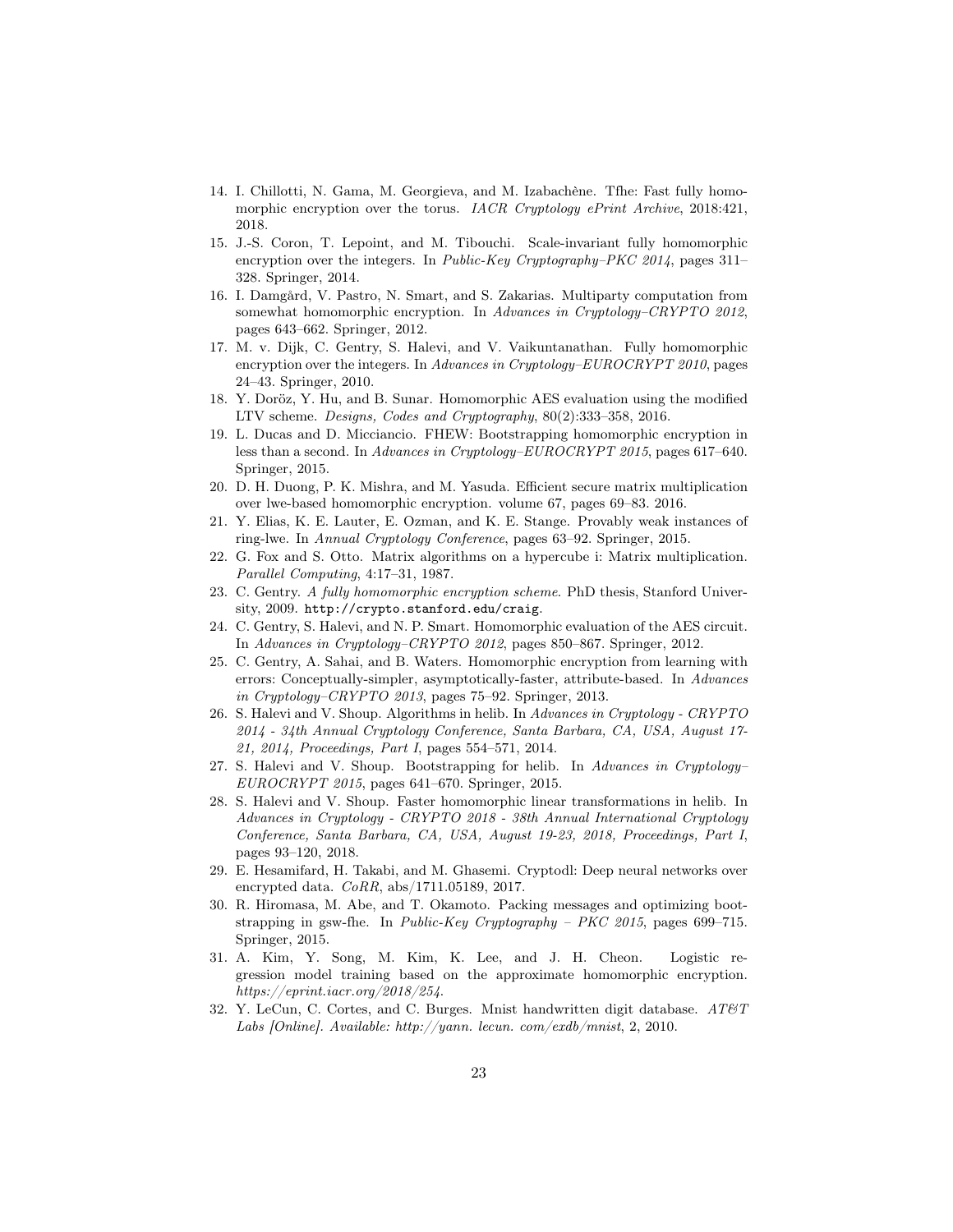- 33. A. López-Alt, E. Tromer, and V. Vaikuntanathan. On-the-fly multiparty computation on the cloud via multikey fully homomorphic encryption. In Proceedings of the 44th Symposium on Theory of Computing Conference, STOC 2012, pages 1219–1234. ACM, 2012.
- 34. V. Lyubashevsky, C. Peikert, and O. Regev. On ideal lattices and learning with errors over rings. In Advances in Cryptology–EUROCRYPT 2010, pages 1–23, 2010.
- 35. P. K. Mishra, D. Rathee, D. H. Duong, and M. Yasuda. Fast secure matrix multiplications over ring-based homomorphic encryption.
- 36. A. Pedrouzo-Ulloa, J. R. Troncoso-Pastoriza, and F. Pérez-González. Multivariate lattices for encrypted image processing. In IEEE ICASSP. 2015.
- 37. A. Pedrouzo-Ulloa, J. R. Troncoso-Pastoriza, and F. Pérez-González. On ring learning with errors over the tensor product of number fields. 2016. https:// arxiv.org/abs/1607.05244.
- 38. C. Peikert. How (not) to instantiate ring-lwe. In International Conference on Security and Cryptography for Networks, pages 411–430. Springer, 2016.
- 39. R. L. Rivest, L. Adleman, and M. L. Dertouzos. On data banks and privacy homomorphisms. Foundations of secure computation,  $4(11):169-180$ , 1978.
- 40. H. Saberi Najafi and M. Shams Solary. Computational algorithms for computing the inverse of a square matrix, quasi-inverse of a nonsquare matrix and block matrices. Appl. Math. Comput., 183:539–550, 2006.
- 41. G. Schulz. Iterative berechnung der reziproken matrix. Zeitschrift für angewandte Mathematik und Mechanik, 13:57–59, 1933.

# A Proofs

We follow the heuristic approach in [24]. Assume that a polynomial  $a(\mathbf{x}) \in \mathcal{R}^{\prime}$ sampled from one of above distributions, so its nonzero entries are independently and identically distributed. Let  $\boldsymbol{\xi} = (\xi_{M_0}, \dots, \xi_{M_s})$  The value  $a(\boldsymbol{\xi})$  can be obtained by consecutively computing  $N/N_i$  inner products of vectors of coefficients of a corresponding to a power  $x_i^j$  for  $j = 0, ..., N_i - 1$  by a fixed emerging to a power  $x_i$  for  $j = 0, \ldots, N_i - 1$  by a fixed vector  $(1, \xi_{M_i}, \ldots, \xi_{M_i}^{N_i})$  of Euclidean norm  $\sqrt{N_i}$ . Then  $a(\xi)$  has variance  $V =$ vector  $(1, \varsigma_{M_i}, \ldots, \varsigma_{M_i})$  or Euchdean norm  $\sqrt{N_i}$ . Then  $a(\varsigma)$  has variance  $\gamma = \sigma^2 \prod_{i=0}^s N_i = \sigma^2 N$ , where  $\sigma^2$  is the variance of each coefficient of a. Hence  $a(\xi)$ has the variances  $V_U = 2^{2\ell} N/12$ ,  $V_G = \sigma^2 N$  and  $V_Z = \rho N$ , when a is sampled from  $\mathcal{R}_{\ell}$ ,  $\mathcal{DG}(\sigma^2)$ ,  $\mathcal{ZO}(\rho)$  respectively. In particular,  $a(\xi)$  has the variance  $V_H = h$  when  $a(\mathbf{x})$  is chosen from  $\mathcal{HWT}(h)$ . Moreover, we can assume that  $a(\xi)$ is distributed similarly to a Gaussian random variable over complex plane since it is a sum of  $\phi_{M_0\cdots M_s}/2$  independent and identically distributed random complex variables. Every evaluations at roots of unity  $(\xi)$  share the same variance. Hence, we will use  $6\sigma$  as a high-probability bound on the canonical embedding norm of  $a(\mathbf{x})$  when each coefficient has a variance  $\sigma^2$ . For a multiplication of two independent random variables close to Gaussian distributions with variances  $\sigma_1^2$ and  $\sigma_2^2$ , we will use  $16\sigma_1\sigma_2$  as a high-probability bound.

#### Proof of Proposition 1

*Proof.* One of such maps  $\mathcal{R}' \to \mathcal{R}$  is given by

 $x_j \mapsto x^{M/M_j} \mod \Phi_M(x)$  for all  $j = 0, 1, \dots, s$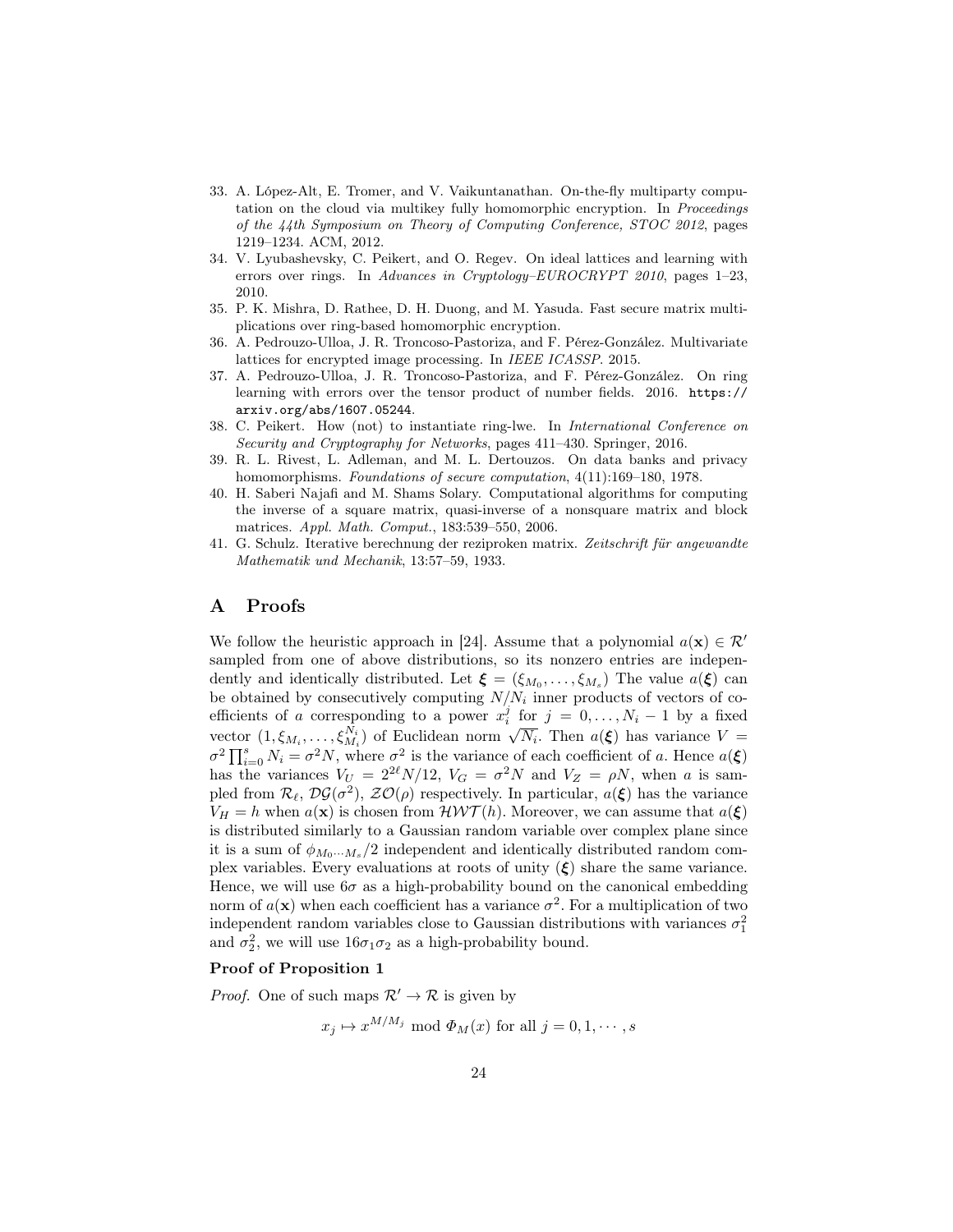and it extends to

$$
\mathcal{S}' = \mathbb{R} \bigotimes_\mathbb{Z} \mathcal{R}' \to \mathcal{S} = \mathbb{R} \bigotimes_\mathbb{Z} \mathcal{R}
$$

At first we check that this map is well-defined. This means that, for all  $j, x_j$ and  $x_j + \Phi_{M_j}(x_j)$  have same image in S, or simply  $\Phi_{M_j}(x^{M/M_j})$  is divisible by  $\Phi_M(x)$ . Since

$$
\Phi_K(x) = \prod_{(k,K)=1,1 \le k \le K} (x - \zeta_K^k)
$$

for any positive integer K and a primitive K-th root of unity  $\zeta_K = e^{2\pi i/K}$ , we have the following divisibility

$$
\varPhi_M(x) = \prod_{(k,M)=1, 1 \leq k \leq M} (x - \zeta_M^k) \mid \prod_{(k,M)=1, 1 \leq k \leq M} (x^{M/M_j} - \zeta_M^{kM/M_j}) = \left(\varPhi_{M_j}(x^{M/M_j})\right)^{M_j}.
$$

Note that  $x - a$  is always a factor of  $(x^* - a^*) = (x - a)(x^{*-1} + x^{*-2}a + \cdots + a^*)$  $a^{*-1}$ ). The divisibility formula concludes that  $\Phi_M(x)$  and  $\Phi_{M_j}(x^{M/M_j})$  shares a nontrivial common factor, and the irreducibility of  $\Phi_M(x)$  implies that the common factor is  $\Phi_M(x)$  itself.

Secondly we check the map is surjective. In particular,  $x$  lies in the image of the map. Since  $M/M_0, M/M_1, \cdots, M/M_s$  are coprime, integers  $r_0, r_1, \cdots, r_s$ can be chosen so that  $r_0M/M_0 + r_1M/M_1 + \cdots + r_sM/M_s = 1$ . In other words,  $x_0^{r_0}x_1^{r_1}\cdots x_s^{r_s}$  goes to x. Thus the map, or the restricted one on R, is surjective.

Since both sides have same dimension, here we complete the proof.  $\Box$ 

#### Proof of Lemma 1

Proof. From the isomorphisms above, we can consider a variant of canonical embedding map to a complex tensors:

$$
\tau'_{\mathbf{N}_h}(a) = (a(\xi_{M_0}^{g_0^{j_0}}, \dots \xi_{M_s}^{g_s^{j_s}})) \in \mathbb{C}^{\mathbf{N}_h}
$$

where  $a \in \mathcal{S}'$ ,  $\xi_{M_i}$  is  $M_i$ -th root of unity,  $g_0 = 5$ ,  $0 \le j_0 < N_0/2$ ,  $g_i$  are primitive elements in  $\mathbb{Z}_{M_i}^*$ ,  $0 \leq j_i < N_i$  for  $i = 1, \ldots, s$ . The map  $\tau'_{\mathbf{N}_h}$  can be written as a composition of maps

$$
\tau'_{\mathbf{N}_h} = \tau'_{N_0/2}^{(0)} \circ \tau'_{N_1}^{(1)} \circ \cdots \circ \tau'_{N_s}^{(s)}
$$
(2)

where  $\tau'^{(i)}$  is given by a tensor of following linear transforms

$$
\Sigma'_{i} = \begin{bmatrix} \xi_{M_{i},0}^{0} & \xi_{M_{i},0}^{1} & \cdots & \xi_{M_{i},0}^{N_{i}-1} \\ \xi_{M_{i},1}^{0} & \xi_{M_{i},1}^{1} & \cdots & \xi_{M_{i},1}^{N_{i}-1} \\ \vdots & \vdots & \ddots & \vdots \\ \xi_{M_{i},N_{i}-1}^{0} & \xi_{M_{i},N_{i}-1}^{1} & \cdots & \xi_{M_{i},N_{i}-1}^{N_{i}-1} \end{bmatrix}
$$
(3)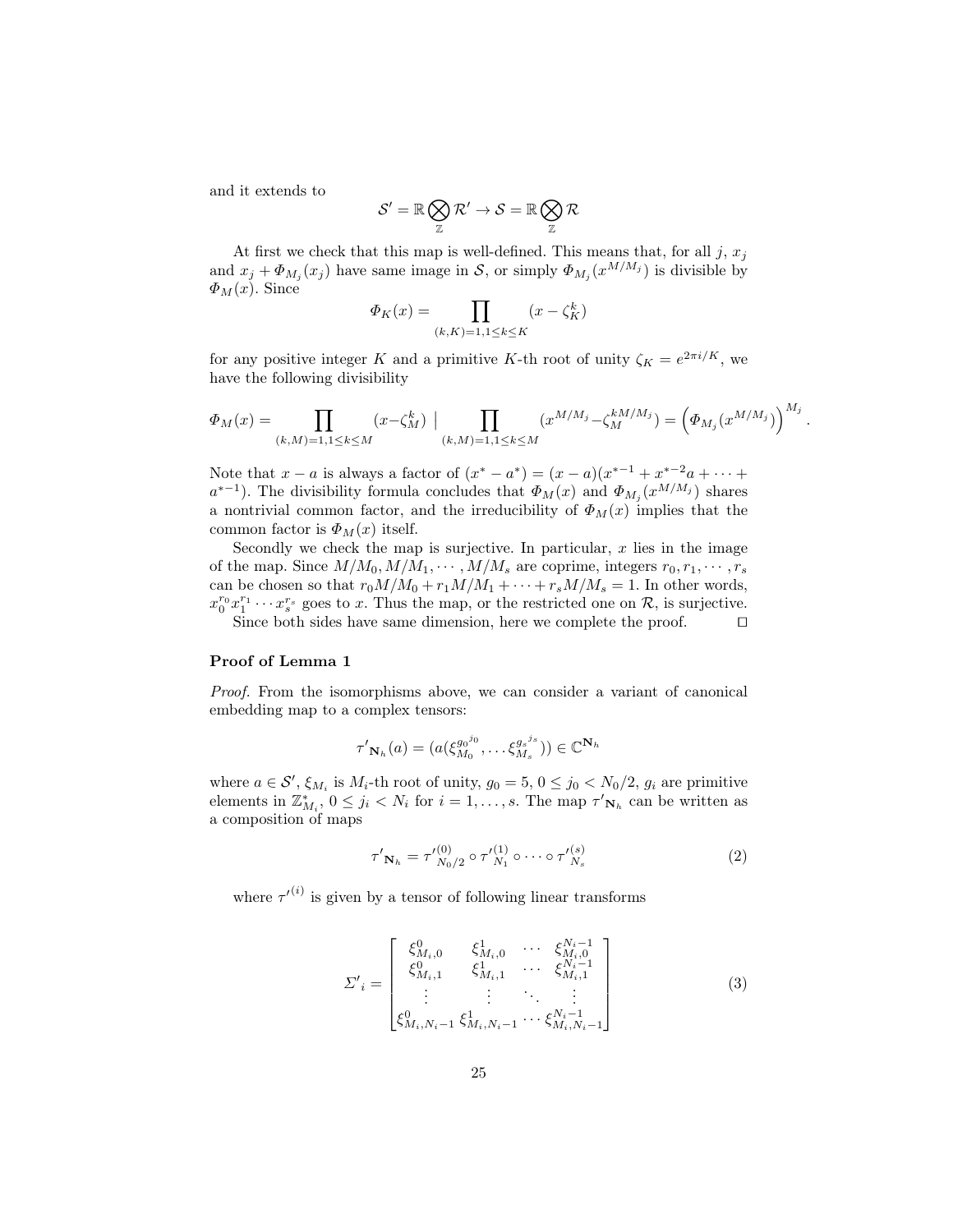and  $I_j$  the identity matrix of size  $N_j$ , where  $\xi_{M_i,j} = \exp(\frac{2\pi i \cdot g_i}{M_i})$  $\frac{a \cdot g_i}{M_i}$ ). By using the formula of the linear transforms, we can compare norms;  $\|a\|_2^{\mathsf{can}} \leq (\prod_i \| \varSigma_i' \|) \|a\|_2, \|a\|_2 \leq (\prod_i \| \varSigma_i' \|^{-1}) \|a\|_2^{\mathsf{can}}$ 

where  $||L||$  for a linear operator L on a complex-valued space is given by the supremum of  $||Lx||/||x||$  along all x. In above, it's square is the sum of maginitude squares of all components in the matrix, or just  $\text{Tr}(L^*L)$ .

 $\sum_{i}^{\prime -1}$  has components

$$
l_{ab} = (-1)^{N_i - a} \frac{e_{N_i - a}(\xi_{M_i, b})}{\prod_{c \neq b} (\xi_{M_i, b} - \xi_{M_i, c})}
$$
(4)

For the  $p^k$ -th cyclotomic polynomial

$$
\Phi_{p^k}(x) = \Phi_p(x^{p^{k-1}}) = x^{p^{k-1}(p-1)} + x^{p^{k-1}(p-2)} + \dots + x^{p^{k-1}} + 1
$$

, the roots  $\xi_1, \dots, \xi_{p^{k-1}(p-1)}$ , and an index  $b = 1, 2, \dots, p^{k-1}(p-1)$ , we have

$$
\frac{d}{dx}\left((x^{p^{k-1}}-1)\Phi_{p^{k-1}}(x)\right) = p^{k-1}x^{p^{k-1}-1}\Phi_{p^{k-1}}(x) + (x^{p^{k-1}}-1)\frac{d}{dx}\Phi_{p^{k-1}}(x)
$$

$$
\Phi'_{p^{k-1}}(\xi_b) = \frac{p^k\xi_b^{p^k-1}}{\xi_b^{p^{k-1}}-1}
$$

where  $\xi_b$  is a vector consisting of all roots but  $\xi_b$  of  $\Phi_p$  and  $e_j(\overline{x})$  is an elementary symmetric polynomial of degree j in  $p-2$  variables. Note that the denominator is of form 'p-th root of unity  $-1$ ', not depending on k.

For  $N = \phi(p^k) = p^k - p^{k-1}$ ,  $(-1)^{N-a} e_{N-a}(\bar{\xi}_b)$  is the degree a coefficient of

$$
\prod_{c \neq b} (x - \xi_c) = \frac{\Phi_{p^k}(x)}{x - \xi_b}
$$

, which is in fact  $\xi_b^{N-a-[N-a]}$  $b_b^{N-a-[N-a]}(1+\xi_b^{p^{k-1}}+\cdots+\xi_b^{[N-a]}$  $\binom{[N-a]}{b}$  with  $[N-a]$  is the largest multiple of  $p^{k-1}$  less or eqaul to  $N - a$ .

In other hands,

$$
\Phi'_{p^{k-1}}(\xi_k) = \prod_{l \neq k} (\xi_k - \xi_l)
$$

which is the denominator of the formula 4.

Therefore we have

$$
||\Sigma_i'^{-1}|| = \sum_{a,b} |l_{ab}|^2 = \sum_{a,b} \left| \frac{1 - \xi_{M_i,b}^{N_i - a}}{p_i^k \xi_{M_i,b}^{p_i^{k-1}}}\right|^2 = \frac{N_i}{p_i^{2k}} \sum_{a \mod N_i} |1 - \zeta^{N_i - a}|^2
$$

where  $\zeta$  is any primitive  $p_i$ -th (NOT  $p_i^k$ -th) root of unity. The right-hand side is in fact

(if 
$$
k_i > 1
$$
) 
$$
\frac{N_i^2}{p_i^{2k+1}} \sum_{i=1}^{p_i-1} (2 - 2\cos 2\pi i/p_i)
$$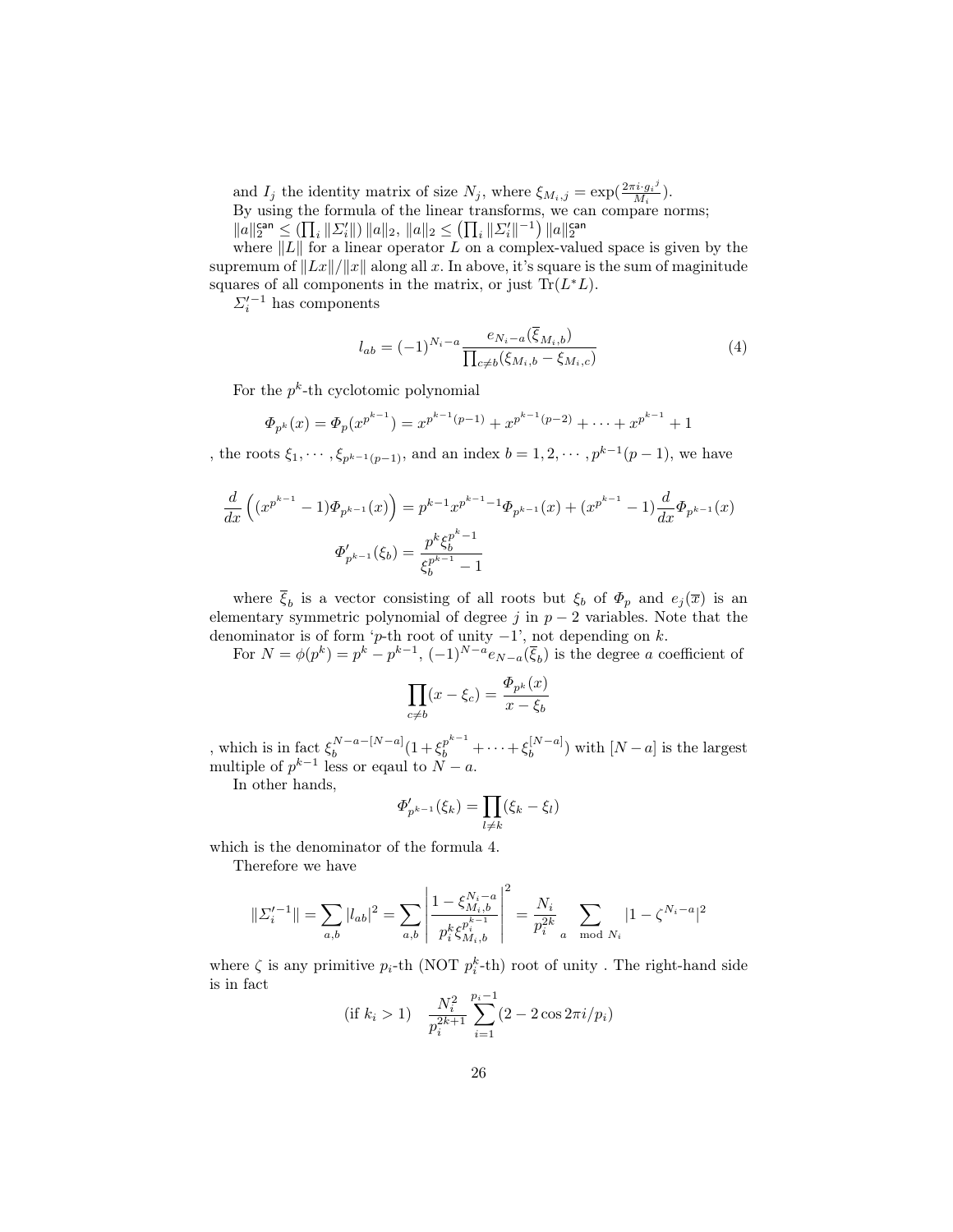(if 
$$
k_i = 1
$$
) 
$$
\frac{N_i}{p_i^2} \sum_{i=1}^{p_i - 1} (2 - 2 \cos 2\pi i / p_i)
$$

and since

$$
\frac{1}{p} \sum_{i=1}^{p-1} \cos(2\pi i/p) = \frac{1}{p} \left( \sum_{i=1}^{(p-1)/2} \cos(2\pi i/p) + \sum_{i=(p+1)/2}^{p-1} \cos(2\pi i/p) \right)
$$
\n
$$
\geq \int_{2\pi/p}^{2\pi(p+1)/2p} \cos(x) dx + \int_{2\pi(p-1)/2p}^{2\pi(p-1)/p} \cos(x) dx
$$
\n
$$
= \int_{0}^{2\pi} \cos(x) dx - 2 \int_{0}^{2\pi/p} \cos(x) dx + \int_{2\pi(p-1)/2p}^{2\pi(p+1)/2p} \cos(x) dx
$$
\n
$$
\geq -2 \times 2\pi/p - 2\pi/p = -6\pi/p
$$

for any integer  $p$ , we conclude that

$$
||\Sigma_i'^{-1}||^2 \le \frac{p_i - 1}{p_i} \times (2 + 12\pi/p_i).
$$

 $||a(\mathbf{x})||_2$  is the  $\ell_2$ -norm of a vector whose components consist of the coefficients of  $a(\mathbf{x})$ . By applying canonical embedding only on  $x_s$ , we get a new vector whose components consist of the coefficients of a polynomial  $a(x_0, \dots, x_{s-1}, \xi_s)$  in s variables  $x_0, \dots, x_{s-1}$  and their conjugations. The  $\ell_2$  norm of the new vector is given by  $\Sigma_s^{-1}$  · (coefficient vector of  $a(\mathbf{x})$ ), thus is bounded by  $\|\Sigma_s^{-1}\|\|a\|_2$ . By induction on s, we have the total bound of  $||a||_{\infty}^{\text{can}}$  as  $\prod_{i=0}^{s} ||\sum_{i=1}^{s}||_{\infty}^{\infty} = 2$  in our case and it has a special bound  $||\Sigma_0^{\prime -1}|| = 1$  so that our bound is in fact  $\prod_{i=1}^s \| \Sigma_i'^{-1} \|$  as desired.

#### Proof of Lemma 2.

*Proof.* We choose  $v \leftarrow \mathcal{ZO}(\rho), e_0, e_1 \leftarrow \mathcal{DG}(\sigma),$  then set  $ct \leftarrow v \cdot pk + (e_0, e_1 + m)$ . The bound  $\delta_{\text{clean}}$  of encryption noise is computed by the following inequality:

$$
\|\langle \mathsf{ct}, \mathsf{sk}\rangle - m \pmod{2^L}\|_{\infty}^{\mathsf{can}} = \|v \cdot e + e_1 + e_0 \cdot s\|_{\infty}^{\mathsf{can}}
$$
  

$$
\leq \|v \cdot e\|_{\infty}^{\mathsf{can}} + \|e_1\|_{\infty}^{\mathsf{can}} + \|e_0 \cdot s\|_{\infty}^{\mathsf{can}}
$$
  

$$
\leq 8\sqrt{2} \cdot \sigma N + 6\sigma \sqrt{N} + 16\sigma \sqrt{hN}.
$$

$$
\Box
$$

#### Proof of Lemma 3.

*Proof.* It is satisfied that  $\langle ct, sk \rangle = m + e \pmod{2^{\ell}}$  for some polynomial  $e \in S$ such that  $||e||_{\infty}^{\text{can}} < \delta$ . The output ciphertext  $ct' \leftarrow [2^{-p} \cdot ct]$  satisfies  $\langle ct', sk \rangle =$  $2^{-p} \cdot (m+e) + e_{\text{scale}}$  (mod  $2^{\ell-p}$ ) for the rounding error vector  $\tau = (\tau_0, \tau_1)$  $ct' - 2^{-p} \cdot ct$  and the error polynomial  $e_{scale} = \langle \tau, sk \rangle = \tau_0 \cdot s + \tau_1$ .

We may assume that each coefficient of  $\tau_0$  and  $\tau_1$  in the rounding error vector is computationally indistinguishable from the random variable in the interval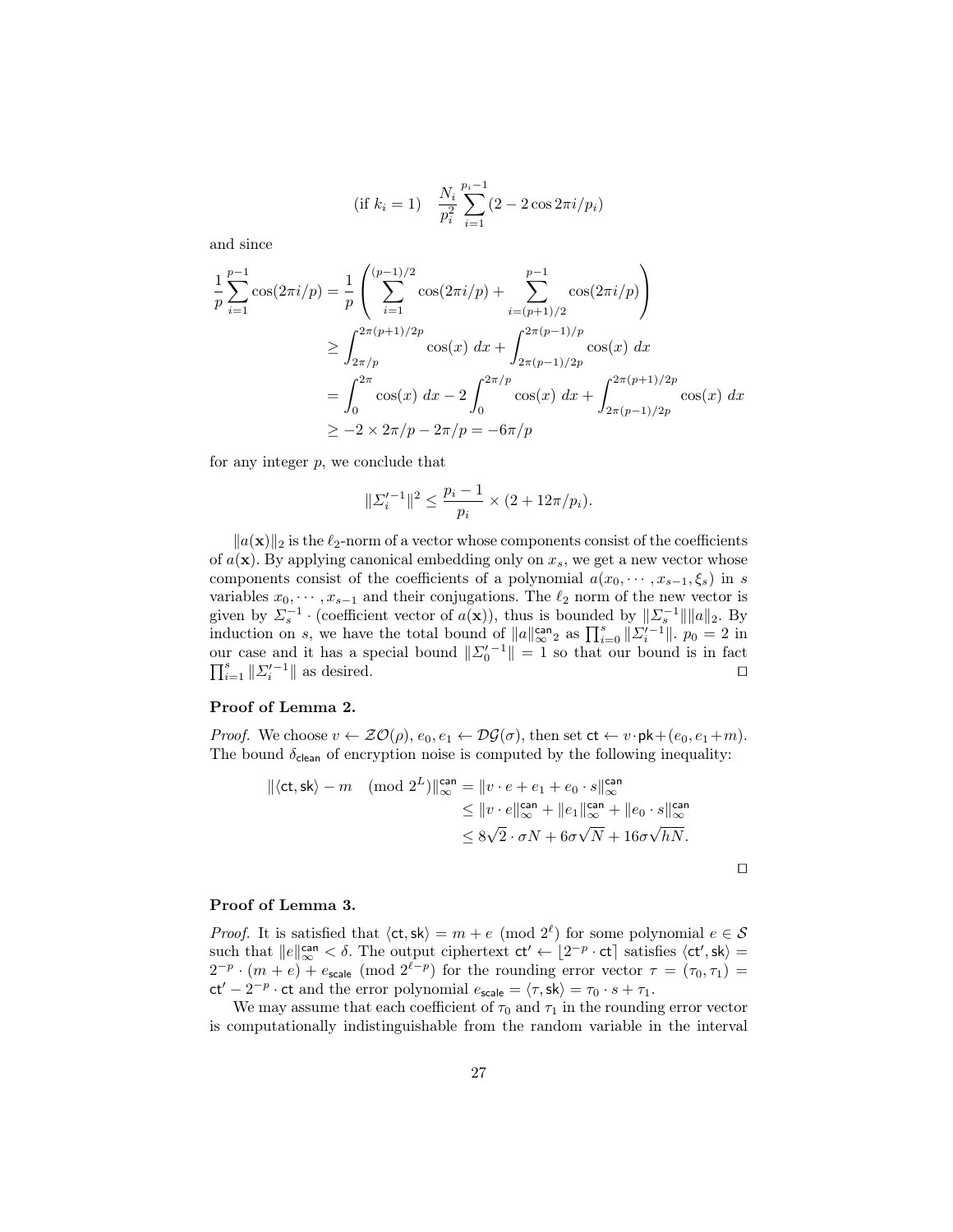$2^{-p} \cdot \mathbb{Z}_{2^p}$  with variance  $\approx 1/12$ . Hence, the magnitude of scale error polynomial is bounded by

$$
||e_{\text{scale}}||_{\infty}^{\text{can}} \le ||\tau_0 \cdot s||_{\infty}^{\text{can}} + ||\tau_1||_{\infty}^{\text{can}} \le 6\sqrt{N/12} + 16\sqrt{hN/12}
$$

as desired.  $\Box$ 

#### Proof of Lemma 4.

*Proof.* Let  $ct_i = (a_i, b_i)$  for  $i = 1, 2$ . Then  $\langle ct_i, sk \rangle = m_i + e_i \pmod{2^{\ell}}$  for some polynomials  $e_i \in \mathcal{S}$  such that  $||e_i||_{\infty}^{\text{can}} \leq \delta_i$ . Let  $(d_0, d_1, d_2) = (a_1 a_2, a_1 b_2 +$  $a_2b_1, b_1b_2$ ). This vector can be viewed as an encryption of  $m_1 \cdot m_2$  with an error  $m_1 \cdot e_2 + m_2 \cdot e_1 + e_1 \cdot e_2$  with respect to the secret vector  $(s^2, s, 1)$ . It follows from Lemma 3 that the ciphertext  $ct_{mult} \leftarrow (d_1, d_2) + \lfloor 2^{-L} \cdot (d_0 \cdot \text{evk} \pmod{2^{\ell+L}}) \rfloor$ contains an additional error  $e'' = 2^{-L} \cdot d_0 e'$  and a rounding error bounded by  $\delta_{\text{scale}}$ . We may assume that  $d_0$  behaves as a uniform random variable on  $\mathcal{R}_{\ell}$ , so  $\sigma_{\text{scale}}$ . We may assume that  $a_0$  behaves as a uniform rance  $2^L ||e''||_{\infty}^{\infty}$  is bounded by  $16\sqrt{Nq_{\ell}^2/12}\sqrt{N\sigma^2} = 8N\sigma q_{\ell}/\sqrt{N}$  $\overline{3} = \delta_{\mathsf{ks}} \cdot 2^{\ell}$ . Therefore,  $ct_{mult}$  is an encryption of  $m_1 \cdot m_2$  with an error and the error is bounded by

$$
||m_1e_2 + m_2e_1 + e_1e_2 + e''||_{\infty}^{\text{can}} + \delta_{\text{scale}} \le
$$
  

$$
\mu_1 \delta_2 + \mu_2 \delta_1 + \delta_1 \delta_2 + 2^{-L} \cdot 2^{\ell} \cdot \delta_{\text{ks}} + \delta_{\text{scale}}
$$

as desired.  $\hfill \square$ 

#### Proof of Lemma 5.

Proof. Let prove the lemma for conjugation, proofs of others are the same. The vector  $(a', b') = (\kappa_{-1}(a), \kappa_{-1}(b)) \pmod{2^{\ell}}$  can be viewed as an encryption of  $\bar{Z}$ with and error  $\kappa_{-1}(e)$  with respect to the secret vector  $(\kappa_{-1}(s), 1)$ . Using proof of Lemma 4 we can get that  $ct_{cj}$  is an encryption of  $\overline{Z}$  with an error bounded by

$$
\|\kappa_{-1,1}(e)+e''\|_{\infty}^{\mathrm{can}}+\delta_{\mathrm{scale}}\leq \delta+2^{-L}\cdot 2^{\ell}\cdot \delta_{\mathrm{ks}}+\delta_{\mathrm{scale}}
$$

as desired.  $\hfill \square$ 

#### Proof of Lemma 6.

Proof. From Lemma 5 and the following remark about the relative error we can see that bound of message increase only after summations in line 10 of Algorithm 5, so the bound M of the output is equal to  $n \cdot 2^p$ . Note also that these summations do not increase the bound of the relative error. The relative error increases by  $\beta^*$  after rotation and increases by  $\beta^*$  after multiplication. So the relative error of each summand in line 10 is bounded by  $\beta_{\mathbf{A}} + \beta_{\mathbf{B}} + (1 + \log n)\beta^*$ .  $\Box$ 

Proof of Lemma 7.